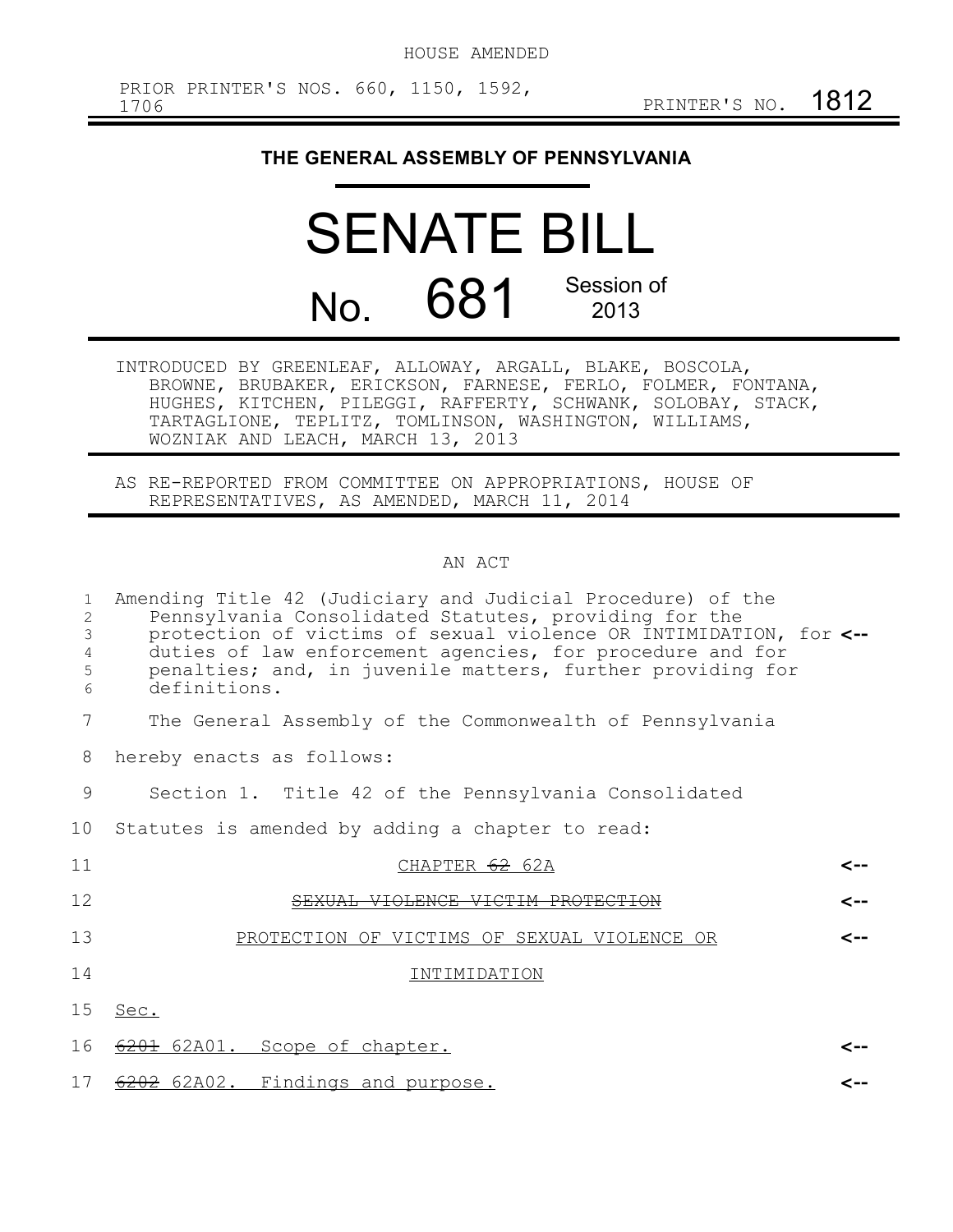| 1  | 6203 62A03. Definitions.                                       | <-- |
|----|----------------------------------------------------------------|-----|
| 2  | 6204 62A04. Responsibilities of law enforcement agencies.      | <-- |
| 3  | 6205 62A05. Commencement of proceedings.                       | <-- |
| 4  | 6206 62A06. Hearings.                                          | <-- |
| 5  | 6207 62A07. Relief.                                            | <-- |
| 6  | 6208 62A08. Service of orders. (RESERVED).                     | <-- |
| 7  | 6209 62A09.<br>Emergency relief by minor judiciary.            | <-- |
| 8  | 6210 62A10. Sexual assault counselor.                          | <-- |
| 9  | 6211 62A11. Disclosure of addresses.                           | <-- |
| 10 | 6212 62A12. Arrest for violation of order.                     | <-- |
| 11 | 6213 62A13. Private criminal complaints for violation of order | <-- |
| 12 | OR AGREEMENT.                                                  | <-- |
| 13 | 6214 62A14. Contempt for violation of order.                   | <-- |
| 14 | 6215 62A15. Civil contempt or modification for violation of    | <-- |
| 15 | order OR AGREEMENT.                                            | <-- |
| 16 | 6216 62A16. Confidentiality.                                   | <-- |
| 17 | 6217 62A17. Procedure and other remedies.                      | <-- |
| 18 | 6218 62A18. Applicability.                                     | <-- |
| 19 | 6219 62A19. INABILITY TO PAY.                                  | <-- |
|    | 20 6620 62A20. CONSTRUCTION.                                   | <-- |
| 21 | \$ 6201 62A01. Scope of chapter.                               | <-- |
| 22 | This chapter relates to PROTECTION OF VICTIMS OF sexual        | <-- |
| 23 | violence victim protection OR INTIMIDATION.                    | <-- |
| 24 | \$ 6102 62A02. Findings and purpose.                           | <-- |
| 25 | The General Assembly finds and declares that:                  |     |
| 26 | (1) Sexual violence is the most heinous crime against a        |     |
| 27 | person other than murder.                                      |     |
| 28 | Sexual violence inflicts AND INTIMIDATION CAN<br>(2)           | <-- |
| 29 | INFLICT humiliation, degradation and terror on the victim.     |     |
| 30 | (3) According to the Department of Justice, someone is         |     |
|    |                                                                |     |

20130SB0681PN1812 - 2 -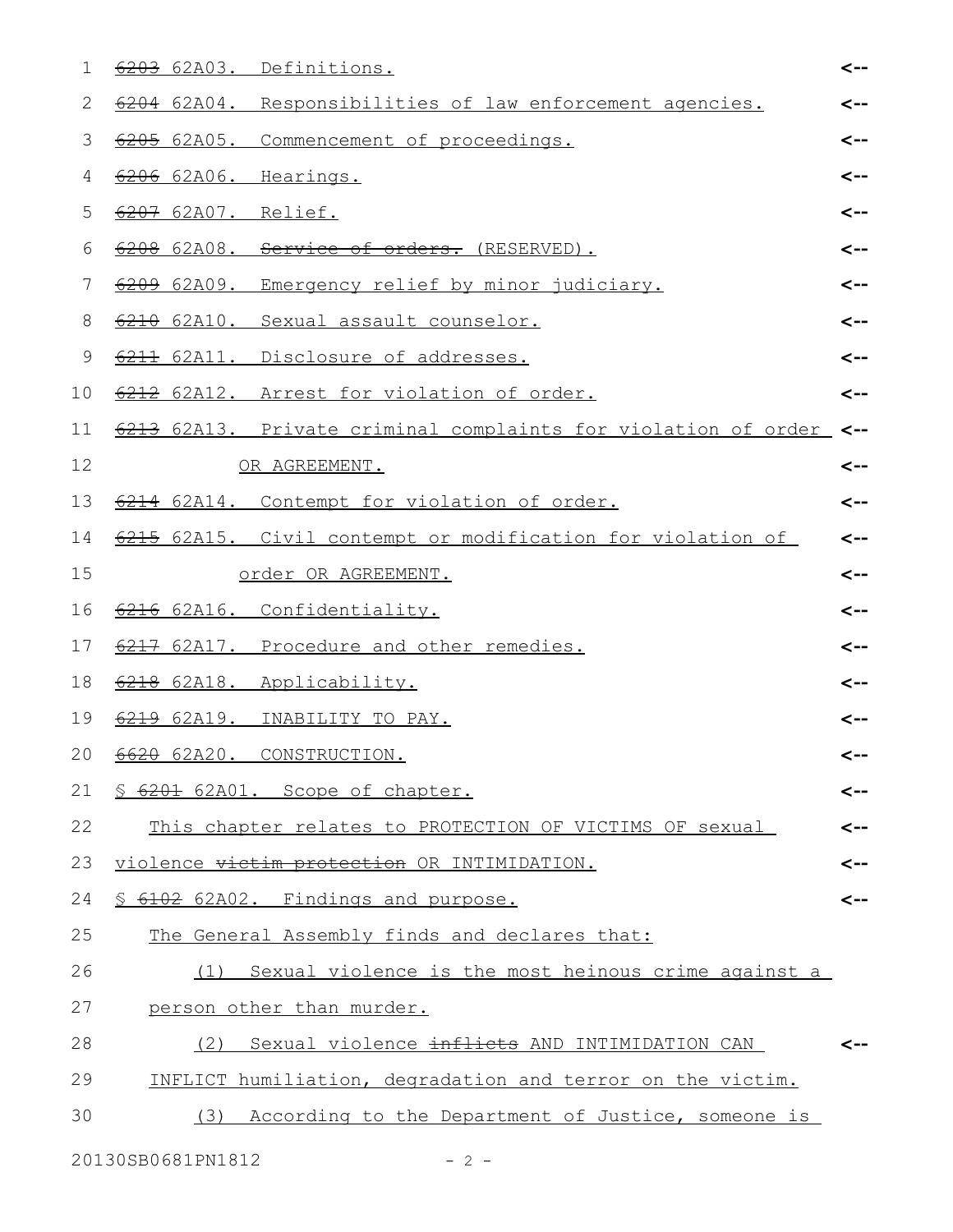| $\mathbf 1$  | sexually assaulted every two minutes in the United States.       |
|--------------|------------------------------------------------------------------|
| $\mathbf{2}$ | (4) Rape is recognized as one of the most underreported          |
| 3            | crimes, and studies indicate that only one in three rapes is     |
| 4            | reported to law enforcement.                                     |
| 5            | (5) Victims of sexual violence AND INTIMIDATION desire           |
| 6            | safety and protection from future interactions with their        |
| 7            | offender, regardless of whether they seek criminal               |
| 8            | prosecution.                                                     |
| 9            | This chapter provides the victim with a civil remedy<br>(6)      |
| 10           | requiring the offender to stay away from the victim, as well     |
| 11           | as other appropriate relief.                                     |
| 12           | S 6203 62A03. Definitions.<br><--                                |
| 13           | The following words and phrases when used in this chapter        |
| 14           | shall have the meanings given to them in this section unless the |
| 15           | context clearly indicates otherwise:                             |
| 16           | "Adult." An individual who is 18 years of age or older.          |
| 17           | "Certified copy." A paper copy of the original order of the      |
| 18           | issuing court endorsed by the appropriate clerk of that court or |
| 19           | an electronic copy of the original order of the issuing court    |
|              | 20 endorsed with a digital signature of the judge or appropriate |
| 21           | clerk of that court, regardless of whether or not there is a     |
| 22           | raised seal on the copy of the order of the issuing court.       |
| 23           | "Confidential communications." As defined in section 5945.1      |
| 24           | (relating to confidential communications with sexual assault     |
| 25           | counselors).                                                     |
| 26           | "Coparticipant." As defined in section 5945.1 (relating to       |
| 27           | confidential communications with sexual assault counselors).     |
| 28           | "Court." The court or magisterial district judge having          |
| 29           | jurisdiction over the matter under and exercised as provided in  |
| 30           | this title or as otherwise provided or prescribed by law.        |
|              |                                                                  |

20130SB0681PN1812 - 3 -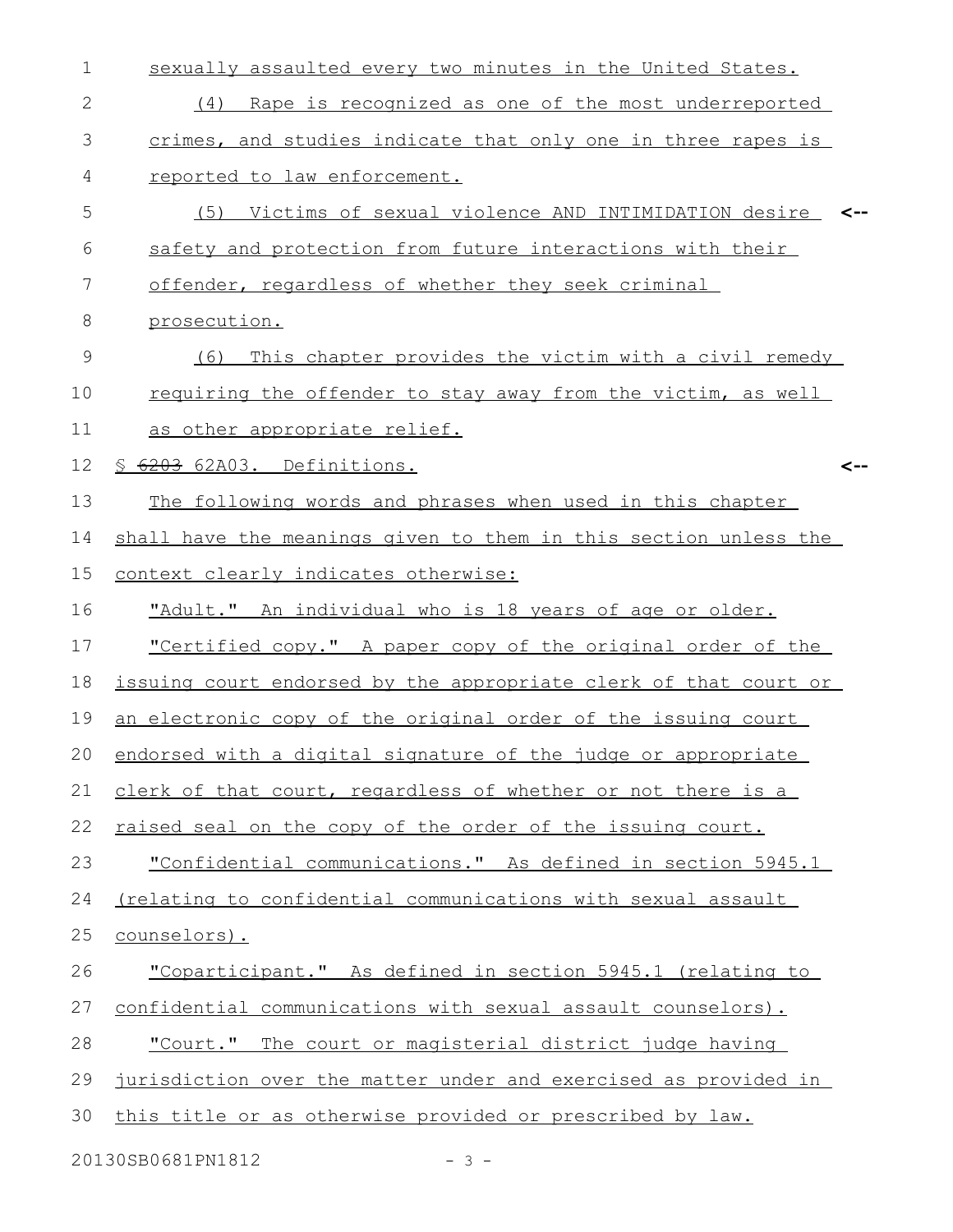| 1  | "Family or household members." Spouses or persons who have                 |
|----|----------------------------------------------------------------------------|
| 2  | been spouses, persons living as spouses or who lived as spouses,           |
| 3  | parents and children, other persons related by consanguinity or            |
| 4  | affinity, current or former sexual or intimate partners or                 |
| 5  | persons who share biological parenthood.                                   |
| 6  | "Hearing officer." A magisterial district judge, judge of                  |
| 7  | the Philadelphia Municipal Court, bail commissioner appointed              |
| 8  | under section 1123 (relating to jurisdiction and venue) $\Theta$ r,<br><-- |
| 9  | master appointed under section 1126 (relating to masters) OR<br><--        |
| 10 | MASTER FOR EMERGENCY RELIEF.                                               |
| 11 | "INTIMIDATION." CONDUCT CONSTITUTING A CRIME UNDER EITHER OF <--           |
| 12 | THE FOLLOWING PROVISIONS BETWEEN PERSONS WHO ARE NOT FAMILY OR             |
| 13 | HOUSEHOLD MEMBERS:                                                         |
| 14 | 18 PA.C.S. § 2709(A)(4), (5), (6) OR (7) (RELATING TO                      |
| 15 | HARASSMENT) WHERE THE CONDUCT IS COMMITTED BY A PERSON 18                  |
| 16 | YEARS OF AGE OR OLDER AGAINST A PERSON UNDER 18 YEARS OF AGE.              |
| 17 | 18 PA.C.S. § 2709.1 (RELATING TO STALKING) WHERE THE                       |
| 18 | CONDUCT IS COMMITTED BY A PERSON 18 YEARS OF AGE OR OLDER                  |
| 19 | AGAINST A PERSON UNDER 18 YEARS OF AGE.                                    |
| 20 | "Master for emergency relief." A member of the bar of the                  |
| 21 | Commonwealth appointed under section 6209(e) 62A09(e) (relating <--        |
| 22 | to emergency relief by minor judiciary).                                   |
| 23 | "Minor." An individual who is not an adult.                                |
| 24 | "Plaintiff." An individual who applies for a protection                    |
| 25 | order, either for the benefit of that individual or on behalf of           |
| 26 | another individual.                                                        |
| 27 | <u>"Protection order" or "order." A sexual violence victim-</u>            |
| 28 | protection AN order issued under this chapter DESIGNED TO                  |
| 29 | PROTECT A VICTIM OF SEXUAL VIOLENCE OR INTIMIDATION.                       |
| 30 | "Rape crisis center." As defined in section 5945.1 (relating               |
|    |                                                                            |

20130SB0681PN1812 - 4 -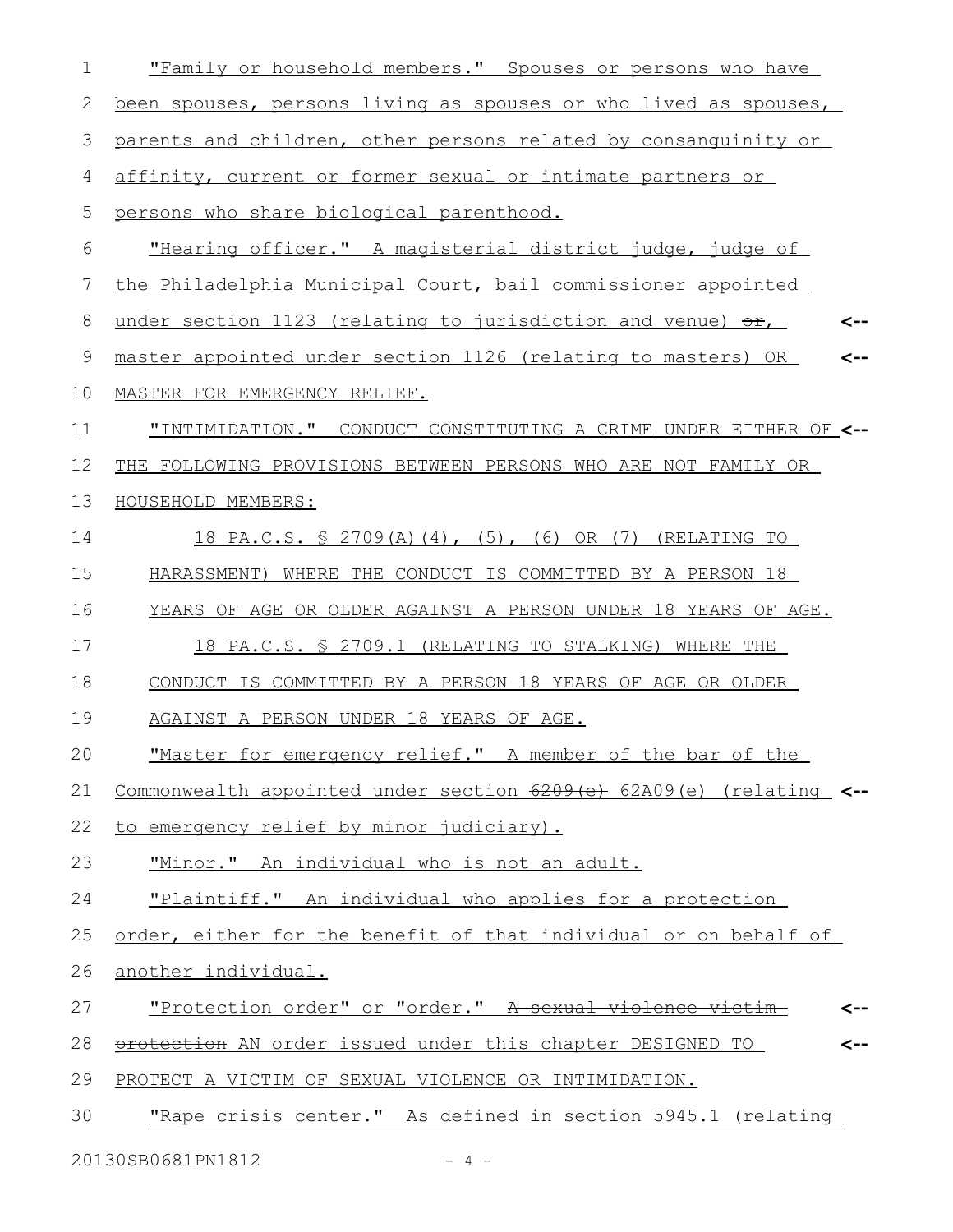| 1  | to confidential communications with sexual assault counselors).                                             |
|----|-------------------------------------------------------------------------------------------------------------|
| 2  | "Sexual assault counselor." As defined in section 5945.1                                                    |
| 3  | (relating to confidential communications with sexual assault                                                |
| 4  | counselors).                                                                                                |
| 5  | "Sexual violence." Conduct constituting a crime under any of                                                |
| 6  | the following provisions of Title 18 18 PA.C.S. (relating to-                                               |
| 7  | erimes and offenses) between persons who are not family or                                                  |
| 8  | household members:                                                                                          |
| 9  | -2709<br><del>(RELATING TO</del><br><del>PA.C.S.</del>                                                      |
| 10 | COMMITTED<br><b>PERSON</b><br>구용<br><del>YEARS</del><br>CONDUCT<br>ŦS<br>₽¥<br>⊖ஈ<br>$\overline{A}$ GE<br>₩ |
| 11 | <b>GAINST</b><br>PERSON<br><b>UNDER</b><br>$\pm 8$<br><del>YEARS</del>                                      |
| 12 | (RELATING TO STALKING)<br><del>18 PA.C.S.</del><br><del>2709.1</del><br><del>WHERE THE</del><br>↞           |
| 13 | COMMITTED<br><del>- A PERSON 18 YEARS</del><br>CONDUCT<br>-BY-                                              |
| 14 | AGAINST A PERSON UNDER<br><del>18 YEARS OF AGE.</del>                                                       |
| 15 | 18 Pa.C.S. Ch. 31 (relating to sexual offenses), EXCEPT                                                     |
| 16 | 18 PA.C.S. \$\$ 3129 (RELATING TO SEXUAL INTERCOURSE WITH                                                   |
| 17 | ANIMAL) AND 3130 (RELATING TO CONDUCT RELATING TO SEX                                                       |
| 18 | OFFENDERS).                                                                                                 |
| 19 | 18 Pa.C.S. § 4304 (relating to endangering welfare of                                                       |
| 20 | children) if the offense involved sexual contact with the                                                   |
| 21 | victim.                                                                                                     |
| 22 | 18 Pa.C.S. $\frac{1}{5}$ 6301(a)(1)(ii) (relating to corruption of                                          |
| 23 | minors).                                                                                                    |
| 24 | 18 Pa.C.S. § 6312(b) (relating to sexual abuse of                                                           |
| 25 | children).                                                                                                  |
| 26 | 18 Pa.C.S. § 6318 (relating to unlawful contact with                                                        |
| 27 | minor).                                                                                                     |
| 28 | 18 Pa.C.S. § 6320 (relating to sexual exploitation of                                                       |
| 29 | children).                                                                                                  |
| 30 | "Sheriff." The sheriff of a county or in a city of the first                                                |
|    | 20130SB0681PN1812<br>$-5 -$                                                                                 |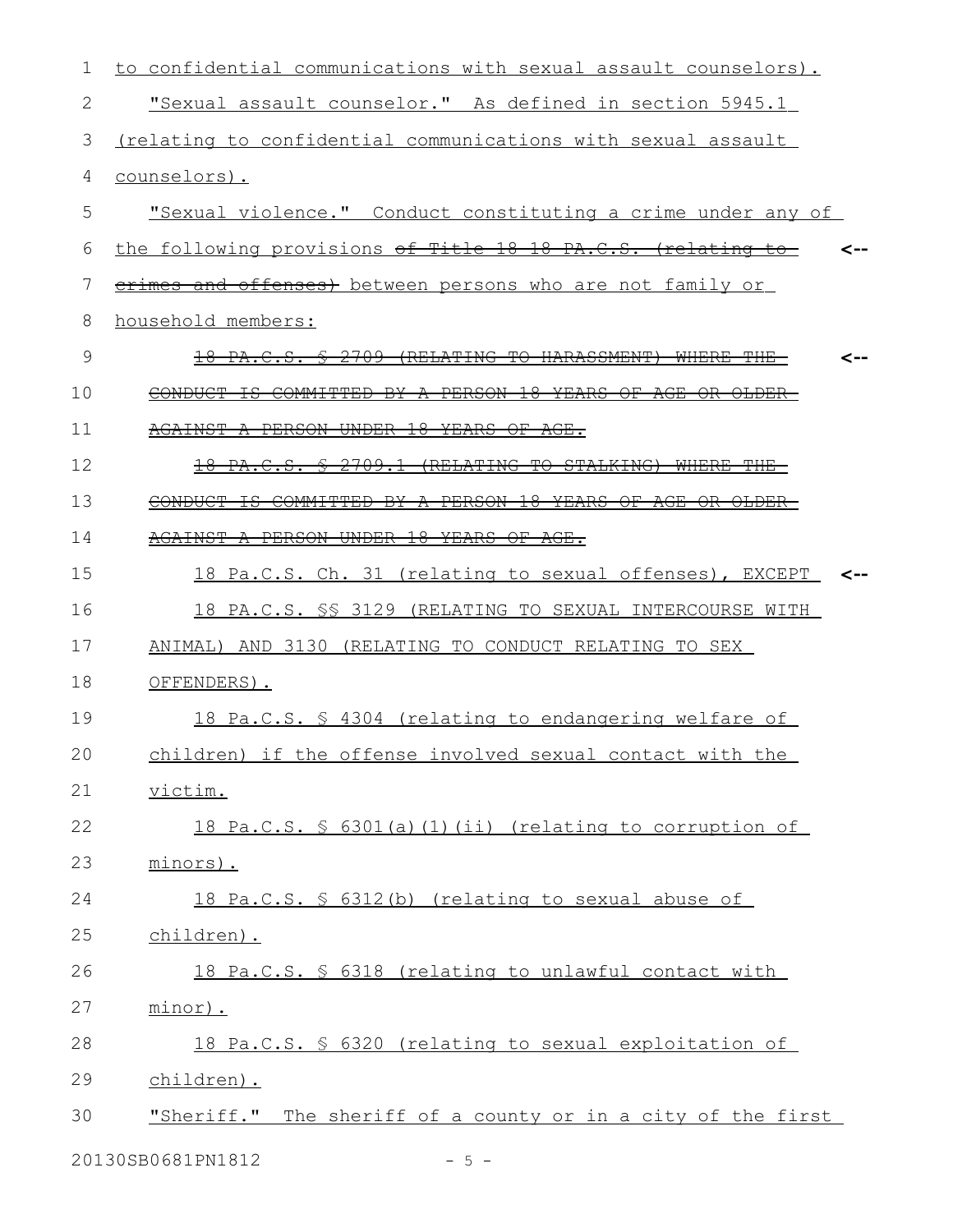| 1            | class, the chief or head of the police department.                   |     |
|--------------|----------------------------------------------------------------------|-----|
| $\mathbf{2}$ | "Victim." A person who is the victim of sexual violence OR <--       |     |
| 3            | INTIMIDATION.                                                        |     |
| 4            | \$ 6204 62A04. Responsibilities of law enforcement agencies.         | <-- |
| 5            | (a) General rule.--The police department of each municipal           |     |
| 6            | corporation, the Pennsylvania State Police and the sheriff of        |     |
| 7            | each county shall ensure that all their officers, deputies and       |     |
| 8            | employees are familiar with the provisions of this chapter.          |     |
| $\mathsf 9$  | Instruction concerning sexual violence victim protection orders_ <-- |     |
| 10           | shall be made a part of the training curriculum for all trainee      |     |
| 11           | officers and deputies. All law enforcement agencies shall adopt      |     |
| 12           | a written policy regarding sexual violence victim protection         |     |
| 13           | Orders ISSUED UNDER THIS CHAPTER.                                    | <-- |
| 14           | Notice of arrest. -- The police department of each<br>(b)            |     |
| 15           | municipal corporation and the Pennsylvania State Police shall        |     |
| 16           | make reasonable efforts to notify any person protected by an         |     |
| 17           | order issued under this chapter of the arrest of the defendant       |     |
| 18           | for violation of an order as soon as possible. Unless the person     |     |
| 19           | cannot be located, notice of the arrest shall be provided not        |     |
| 20           | more than 24 hours after preliminary arraignment.                    |     |
| 21           | Statewide registry. - A record and index of all valid                |     |
| 22           | STATEWIDE REGISTRY.--<br>(C)                                         | <-- |
| 23           | A COMPLETE AND SYSTEMATIC RECORD AND INDEX OF ALL<br>(1)             |     |
| 24           | VALID temporary and final court orders of protection ORDERS          | <-- |
| 25           | issued under this chapter shall be entered and maintained in         |     |
| 26           | the database established and maintained by the Pennsylvania          |     |
| 27           | State Police pursuant to 23 Pa.C.S. § 6105(e) (relating to           |     |
| 28           | responsibilities of law enforcement agencies).                       |     |
| 29           | WITH RESPECT TO ORDERS ISSUED UNDER THIS CHAPTER,<br>(2)             | <-- |
| 30           | THE STATEWIDE REGISTRY SHALL INCLUDE, BUT NEED NOT BE LIMITED        |     |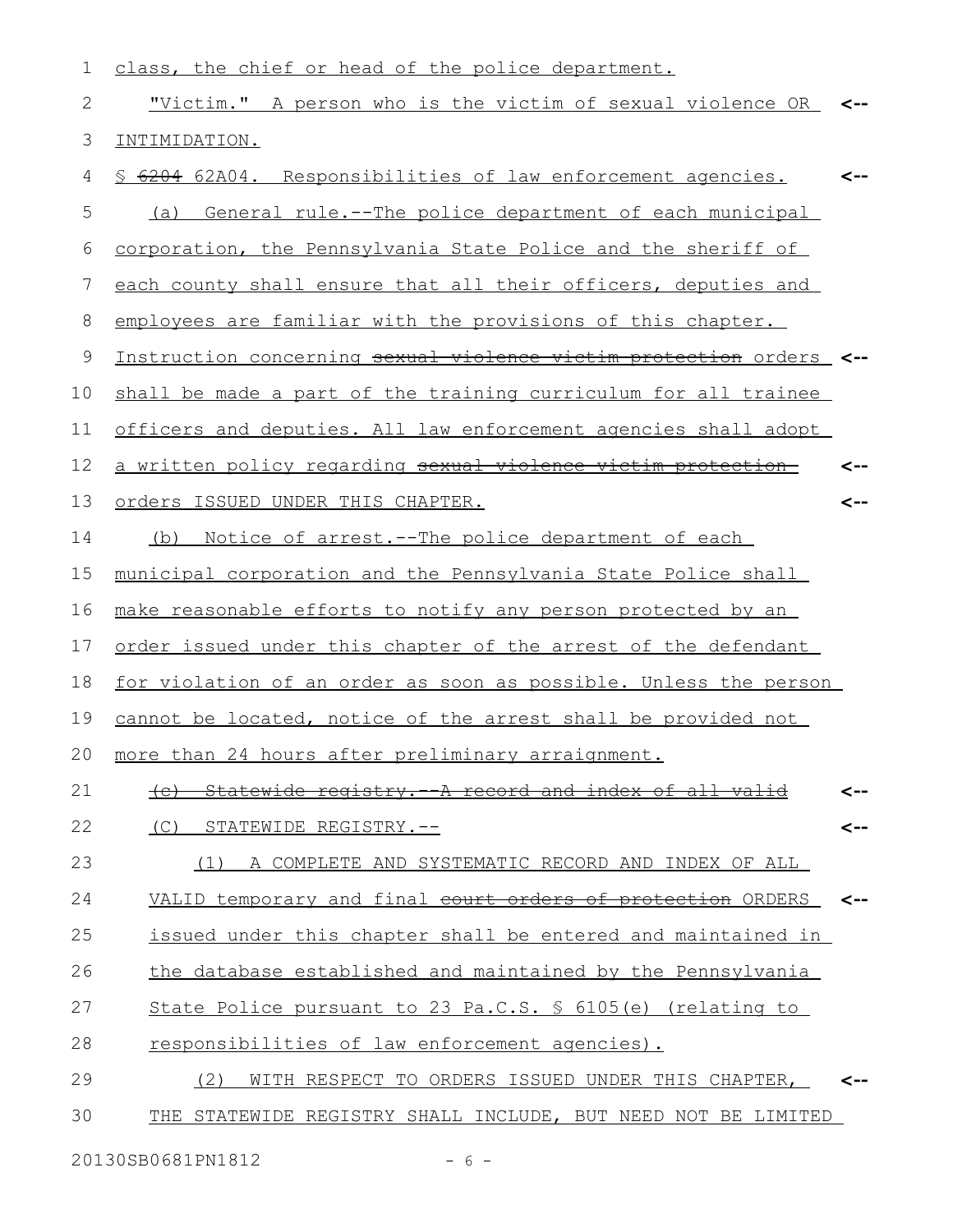| TO, THE FOLLOWING:                                            |
|---------------------------------------------------------------|
| THE NAMES OF THE PLAINTIFF AND THE VICTIM, IF<br>( I )        |
| THE VICTIM IS NOT THE SAME INDIVIDUAL AS THE PLAINTIFF.       |
| THE NAME OF OTHER DESIGNATED PERSONS PROTECTED<br>(TI)        |
| BY THE ORDER UNDER SECTION 62A07(B) (RELATING TO RELIEF).     |
| THE NAME AND ADDRESS OF THE DEFENDANT.<br>(III)               |
| (IV)<br>THE DATE THE ORDER WAS ENTERED.                       |
| (V)<br>THE DATE THE ORDER EXPIRES.                            |
| THE RELIEF GRANTED UNDER SECTION 62A07 AND<br>(VI)            |
| SECTION 62A09 (RELATING TO EMERGENCY RELIEF BY MINOR          |
| JUDICIARY).                                                   |
| (VII)<br>THE JUDICIAL DISTRICT IN WHICH THE ORDER WAS         |
| ENTERED.                                                      |
| WHERE FURNISHED, THE SOCIAL SECURITY NUMBER<br>(VIII)         |
| AND DATE OF BIRTH OF THE DEFENDANT.                           |
| (3)<br>THE PROTHONOTARY SHALL SEND, ON A FORM PRESCRIBED BY   |
| THE PENNSYLVANIA STATE POLICE, A COPY OF AN ORDER TO THE      |
| STATEWIDE REGISTRY SO THAT IT IS RECEIVED WITHIN 24 HOURS OF  |
| THE ENTRY OF THE ORDER. AN AMENDMENT TO OR REVOCATION OF AN   |
| ORDER SHALL BE TRANSMITTED BY THE PROTHONOTARY WITHIN 24      |
| HOURS OF THE ENTRY OF THE ORDER FOR MODIFICATION OR           |
| REVOCATION. THE PENNSYLVANIA STATE POLICE SHALL ENTER ORDERS, |
| AMENDMENTS AND REVOCATIONS IN THE STATEWIDE REGISTRY WITHIN   |
| EIGHT HOURS OF RECEIPT. VACATED OR EXPIRED ORDERS SHALL BE    |
| PURGED FROM THE REGISTRY.                                     |
| THE REGISTRY OF THE PENNSYLVANIA STATE POLICE SHALL<br>(4)    |
| BE AVAILABLE AT ALL TIMES TO INFORM COURTS, DISPATCHERS AND   |
| LAW ENFORCEMENT OFFICERS OF ANY VALID ORDER INVOLVING ANY     |
| DEFENDANT.                                                    |
| (5)<br>INFORMATION CONTAINED IN THE STATEWIDE REGISTRY        |
|                                                               |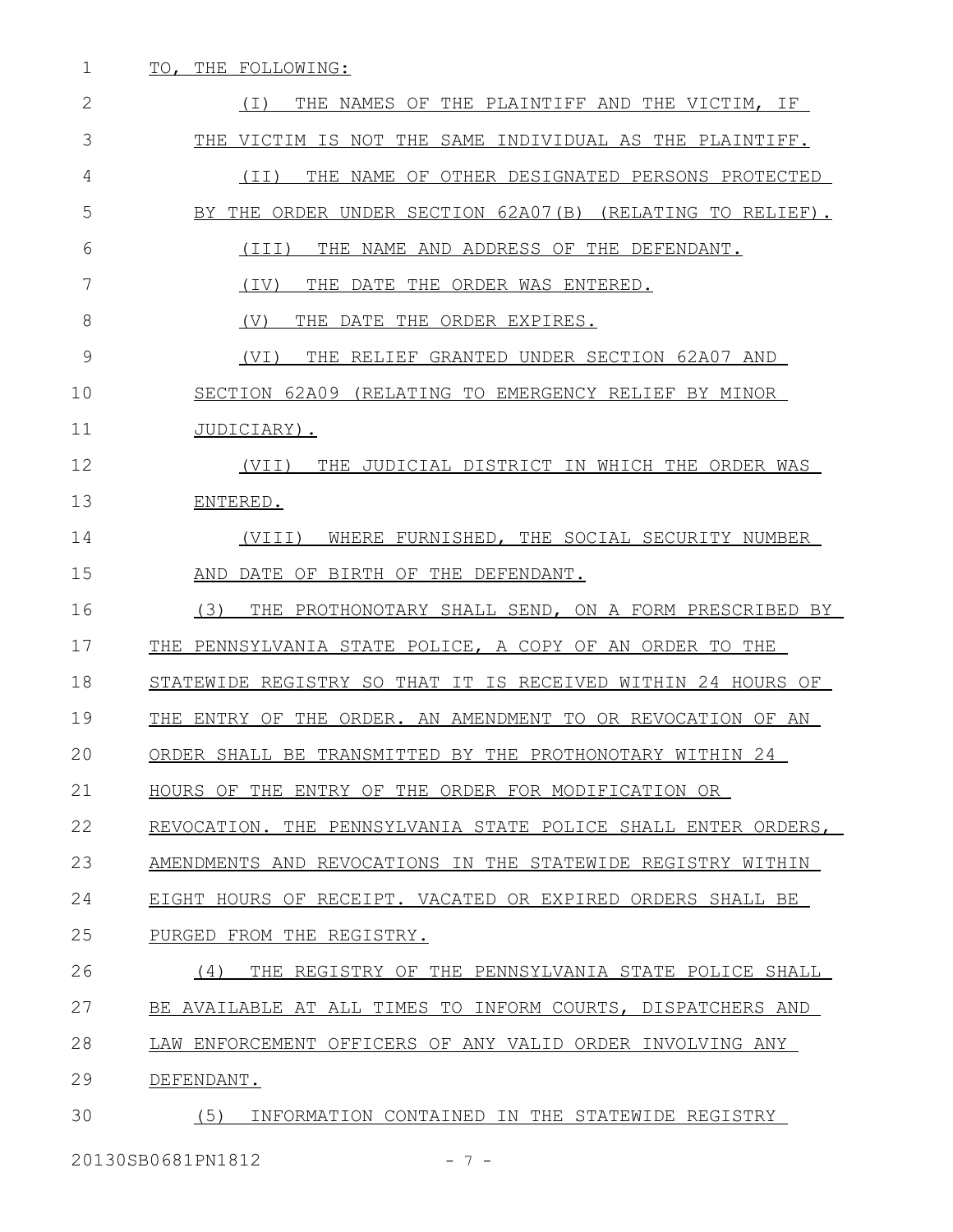| RELATING TO ORDERS SHALL NOT BE SUBJECT TO ACCESS UNDER THE          |
|----------------------------------------------------------------------|
| ACT OF FEBRUARY 14, 2008 (P.L.6, NO.3), KNOWN AS THE RIGHT-          |
| TO-KNOW LAW.                                                         |
| 6205 62A05. Commencement of proceedings.<br>S<br><--                 |
| (a) General rule.--An action for a sexual violence victim            |
| protection order may be commenced by filing a petition with the      |
| court requesting protection from the defendant. An adult or          |
| emancipated minor may seek relief under this chapter for that        |
| person or any parent, adult household member or quardian ad          |
| litem may seek relief under this chapter on behalf of a minor        |
| child or the quardian of the person of an adult who has been         |
| declared incapacitated under 20 Pa.C.S. Ch. 55 (relating to          |
| incapacitated persons) may seek relief on behalf of an               |
| incapacitated adult, BY FILING A PETITION WITH THE COURT             |
| ALLEGING THE NEED FOR PROTECTION FROM THE DEFENDANT WITH RESPECT <-- |
| TO SEXUAL VIOLENCE OR INTIMIDATION.                                  |
| (A.1) FALSE REPORTS. -- A PERSON WHO KNOWINGLY GIVES FALSE           |
| INFORMATION TO A LAW ENFORCEMENT OFFICER WITH INTENT TO              |
| IMPLICATE ANOTHER UNDER THIS CHAPTER COMMITS AN OFFENSE UNDER 18     |
| PA.C.S. § 4906 (RELATING TO FALSE REPORTS TO LAW ENFORCEMENT         |
| AUTHORITIES).                                                        |
| No prepayment of fees.--The petition shall be filed and<br>(b)       |
| service shall be made without the prepayment of fees.                |
| (c) Assessment of fees and costs.--                                  |
| (1) (i) No plaintiff seeking relief under this chapter               |
| shall be charged any fees or costs associated with the               |
| filing, issuance, registration or service of a petition,             |
| motion, complaint, order or any other filing. Prohibited             |
| fees or costs shall include, but are not limited to,                 |
| those associated with modifying, withdrawing, dismissing             |
|                                                                      |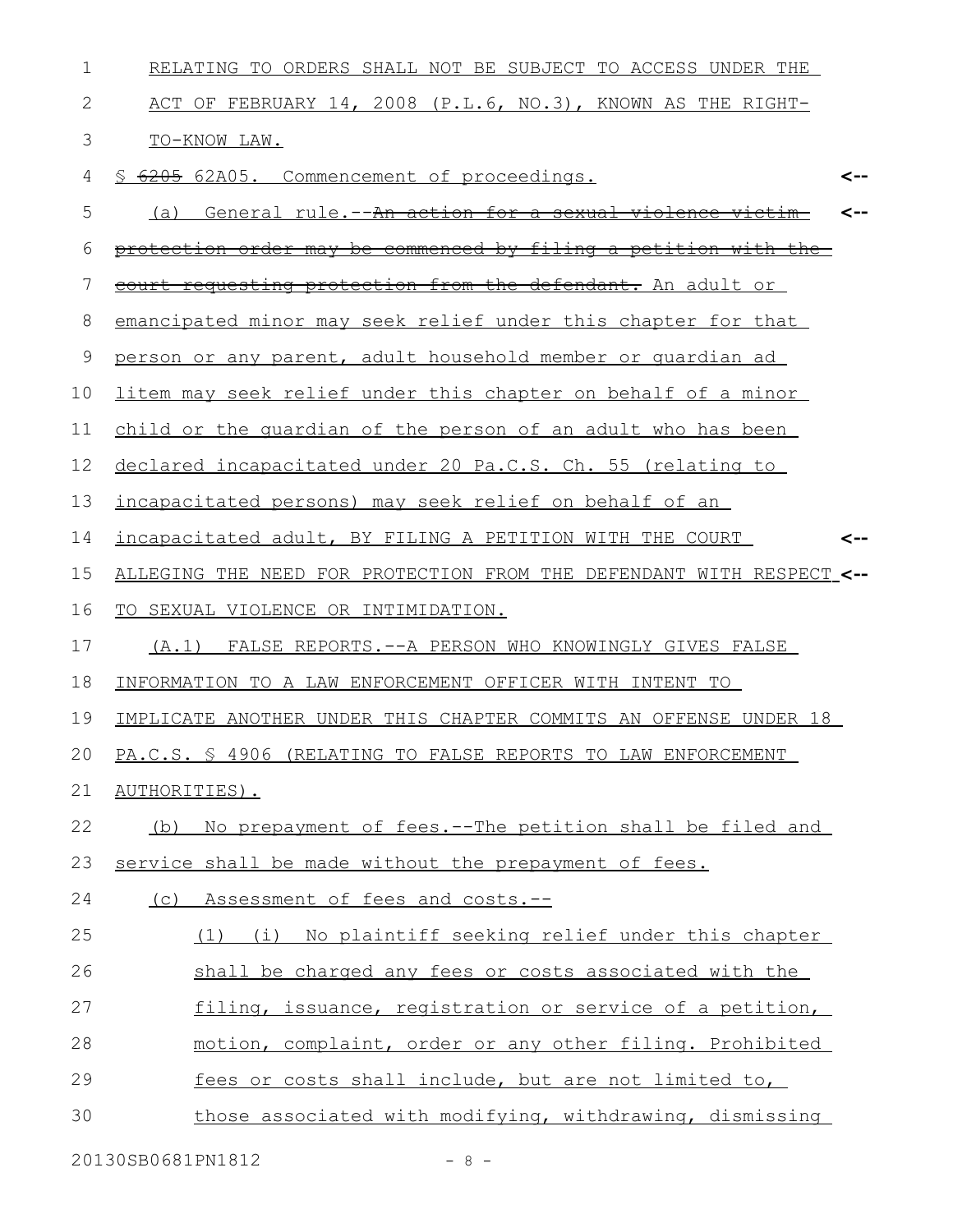| $\mathbf{1}$ | or certifying copies of a petition, motion, complaint,           |
|--------------|------------------------------------------------------------------|
| $\mathbf{2}$ | order or any other filing, as well as any judicial               |
| 3            | surcharge or computer system fee.                                |
| 4            | (ii) No plaintiff seeking relief under this chapter              |
| 5            | shall be charged any fees or costs associated with filing        |
| 6            | a motion for reconsideration or an appeal from any order         |
| 7            | or action taken under this chapter.                              |
| 8            | (2)<br>When an order is granted under this chapter, fees         |
| 9            | and costs shall be assessed against the defendant. The court     |
| 10           | shall waive fees and costs upon a showing of good cause or       |
| 11           | when the court makes a finding that the defendant is not able    |
| 12           | to pay the fees and costs.                                       |
| 13           | (3)<br>Nothing in this section is intended to expand or          |
| 14           | diminish the court's authority to enter an order under           |
| 15           | Pa.R.C.P. No. 1023.1 (relating to Scope. Signing of              |
| 16           | Documents. Representations to the Court. Violation).             |
| 17           | (C.1) SURCHARGE ON ORDER. -- WHEN AN ORDER IS GRANTED UNDER      |
| 18           | SECTION 62A06 (RELATING TO HEARINGS), A SURCHARGE OF \$100 SHALL |
| 19           | BE ASSESSED AGAINST THE DEFENDANT. ALL MONEYS RECEIVED FROM      |
| 20           | SURCHARGES SHALL BE DISTRIBUTED IN THE FOLLOWING ORDER OF        |
| 21           | PRIORITY:                                                        |
| 22           | TWENTY-FIVE DOLLARS SHALL BE FORWARDED TO THE<br>(1)             |
| 23           | COMMONWEALTH AND SHALL BE USED BY THE PENNSYLVANIA STATE         |
| 24           | POLICE TO ESTABLISH AND MAINTAIN THE STATEWIDE REGISTRY OF       |
| 25           | PROTECTION ORDERS PROVIDED FOR IN SECTION 62A04(C) (RELATING     |
| 26           | TO RELATING TO RESPONSIBILITIES OF LAW ENFORCEMENT AGENCIES).    |
| 27           | (2)<br>FIFTY DOLLARS SHALL BE RETAINED BY THE COUNTY AND         |
| 28           | SHALL BE USED TO CARRY OUT THE PROVISIONS OF THIS CHAPTER AS     |
| 29           | FOLLOWS:                                                         |
| 30           | TWENTY-FIVE DOLLARS SHALL BE USED BY THE<br>( I )                |

20130SB0681PN1812 - 9 -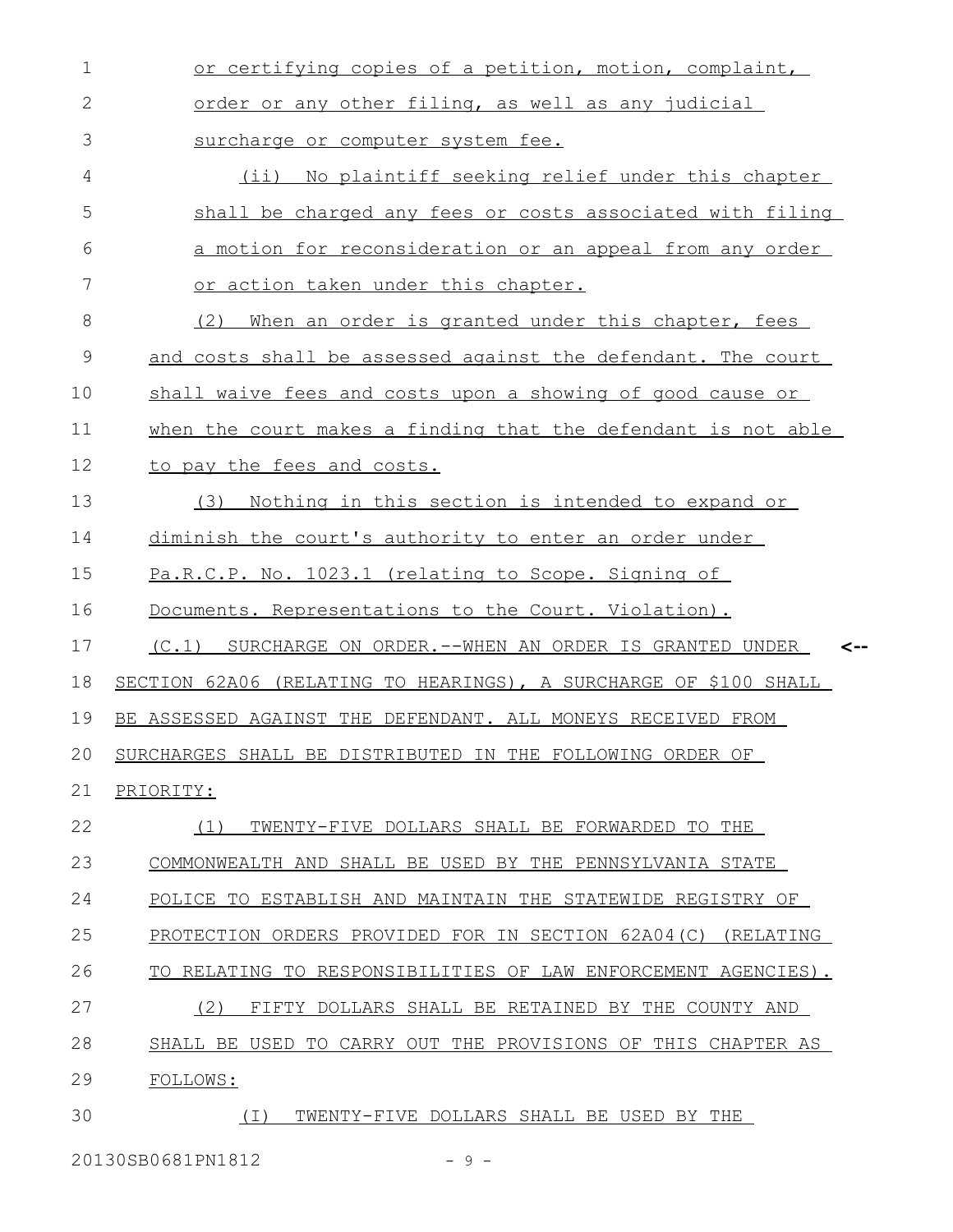1 SHERIFF.

| $\mathbf{2}$  | TWENTY-FIVE DOLLARS SHALL BE USED BY THE COURT.<br>(TI)                                                                         |
|---------------|---------------------------------------------------------------------------------------------------------------------------------|
| 3             | TWENTY-FIVE DOLLARS SHALL BE FORWARDED TO THE<br>(3)                                                                            |
| 4             | DEPARTMENT OF PUBLIC WELFARE FOR USE FOR VICTIMS OF SEXUAL                                                                      |
| 5             | ASSAULT IN ACCORDANCE WITH THE PROVISIONS OF SECTION 2333 OF                                                                    |
| 6             | THE ACT OF APRIL 9, 1929 (P.L.177, NO.175), KNOWN AS THE                                                                        |
| 7             | ADMINISTRATIVE CODE OF 1929.                                                                                                    |
| 8             | THE SURCHARGE ALLOCATED UNDER PARAGRAPHS (1)<br>AND (3)<br>(4)                                                                  |
| $\mathcal{G}$ | SHALL BE USED TO SUPPLEMENT AND NOT TO SUPPLANT ANY OTHER                                                                       |
| 10            | SOURCE OF FUNDS RECEIVED FOR THE PURPOSE OF CARRYING OUT THE                                                                    |
| 11            | PROVISIONS OF THIS CHAPTER.                                                                                                     |
| 12            | $(d)$ Service.--                                                                                                                |
| 13            | The court shall adopt a means of prompt and<br>(1)                                                                              |
| 14            | effective service. If the court so orders, the sheriff or                                                                       |
| 15            | another court-designated agency or individual shall serve the                                                                   |
| 16            | petition and protection order. Under no circumstances shall                                                                     |
| 17            | the plaintiff be obligated to serve the petition or                                                                             |
| 18            | protection order. The petition and protection order<br><del>shall</del><br><del>-be</del>                                       |
| 19            | the defendant, and the order<br><del>shall</del><br>- <del>uoon</del><br><del>be</del><br><del>served</del><br><del>upon-</del> |
| 20            | <del>sheriff and district</del><br><del>tments.</del><br><del>attornev</del>                                                    |
| 21            | <del>busine</del><br>₩а                                                                                                         |
| 22            | <del>days.</del>                                                                                                                |
| 23            | THE PETITION AND ORDER SHALL BE SERVED UPON THE<br>(2)                                                                          |
| 24            | DEFENDANT.                                                                                                                      |
| 25            | (3)<br>WITHIN TWO BUSINESS DAYS, THE ORDER SHALL BE SERVED                                                                      |
| 26            | UPON THE POLICE DEPARTMENT, SHERIFF AND DISTRICT ATTORNEY IN                                                                    |
| 27            | JURISDICTION WHERE THE ORDER WAS ENTERED.<br>THE.                                                                               |
| 28            | CERTIFIED COPY OF THE ORDER SHALL BE ISSUED TO THE<br>(4)<br>A                                                                  |
| 29            | PLAINTIFF.                                                                                                                      |
| 30            | IN THE CASE OF A MINOR VICTIM OF SEXUAL VIOLENCE, A <--<br>(5)                                                                  |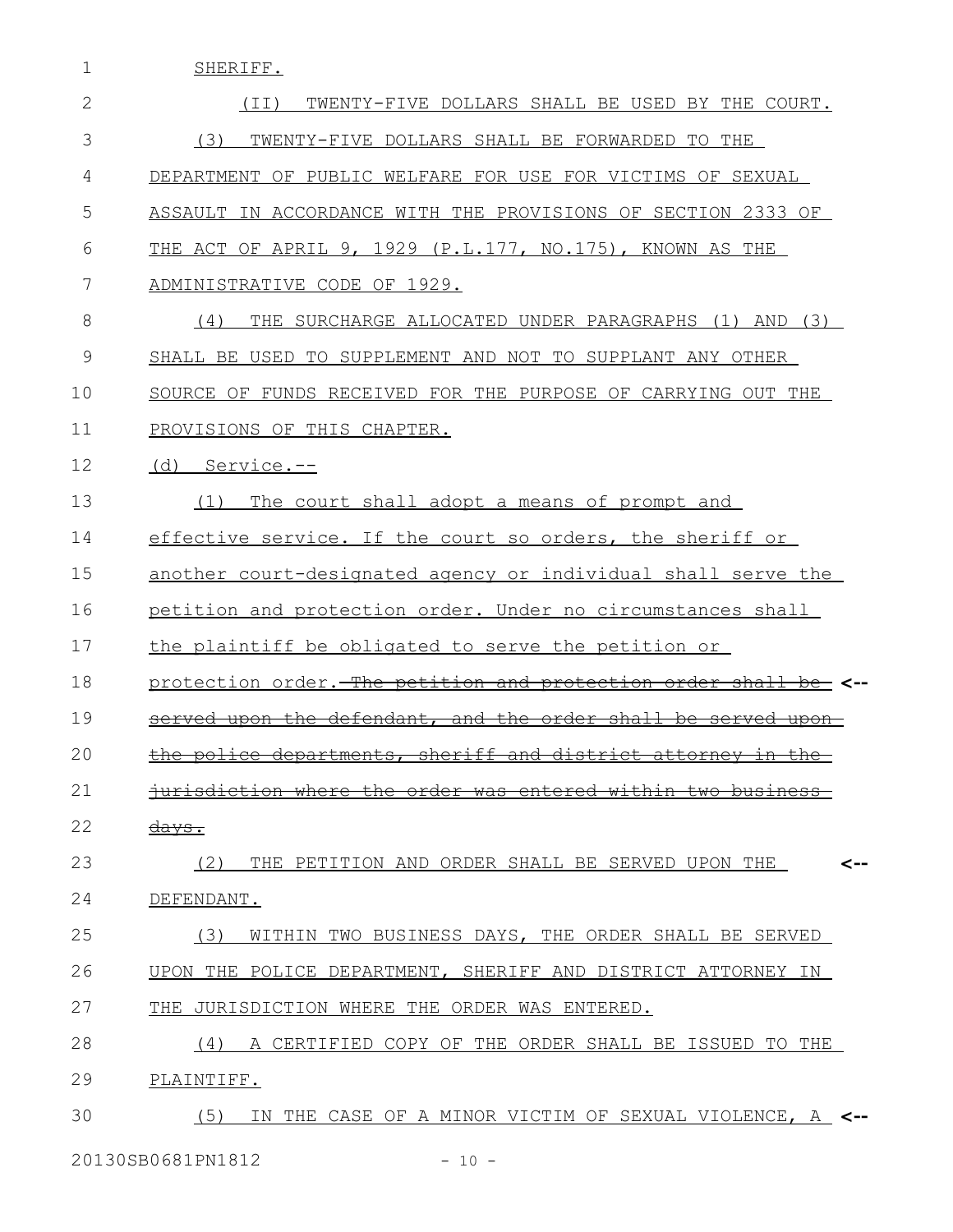| $\mathbf 1$ | COPY OF THE PETITION AND ORDER SHALL BE SERVED UPON THE               |
|-------------|-----------------------------------------------------------------------|
| 2           | COUNTY AGENCY AND THE DEPARTMENT OF PUBLIC WELFARE. FOR               |
| 3           | PURPOSES OF THIS SUBPARAGRAPH, THE TERM "COUNTY AGENCY" SHALL         |
| 4           | BE AS DEFINED IN 23 PA.C.S. 6303 (RELATING TO DEFINITIONS).           |
| 5           | A COPY OF THE ORDER SHALL BE ISSUED AS OTHERWISE<br>(6)               |
| 6           | ORDERED BY THE COURT OR HEARING OFFICER.                              |
| 7           | $\frac{1}{2}$ (7) Failure to serve the police department, sheriff <-- |
| 8           | or district attorney's office shall not stay the effect of a          |
| 9           | valid order.                                                          |
| 10          | (e) Assistance and advice to plaintiff.--The courts and               |
| 11          | hearing officers shall:                                               |
| 12          | Provide simplified forms and clerical assistance in<br>(1)            |
| 13          | English and Spanish to help with the writing and filing of            |
| 14          | the petition for a sexual violence protection AN order for an <--     |
| 15          | individual not represented by counsel.                                |
| 16          | (2) Provide the plaintiff with written and oral                       |
| 17          | referrals, in English and Spanish, to local sexual assault            |
| 18          | services, IN THE CASE OF SEXUAL VIOLENCE AND to the local<br><--      |
| 19          | legal services office and to the county bar association's             |
| 20          | lawyer referral service IN THE CASE OF SEXUAL VIOLENCE OR<br><--      |
| 21          | INTIMIDATION.                                                         |
| 22          | (3) Provide the plaintiff with a certified copy of any-               |
| 23          | protection order entered by the court.                                |
| 24          | (f) Effect of departure and nonresidence.--The right of the           |
| 25          | plaintiff to relief under this chapter shall not be affected by       |
| 26          | the defendant's absence from this Commonwealth or the                 |
| 27          | defendant's nonresidence in this Commonwealth, provided that the      |
| 28          | court has personal jurisdiction over the defendant in accordance      |
| 29          | with section 5322 (relating to bases of personal jurisdiction         |
| 30          | over persons outside this Commonwealth).                              |
|             |                                                                       |

20130SB0681PN1812 - 11 -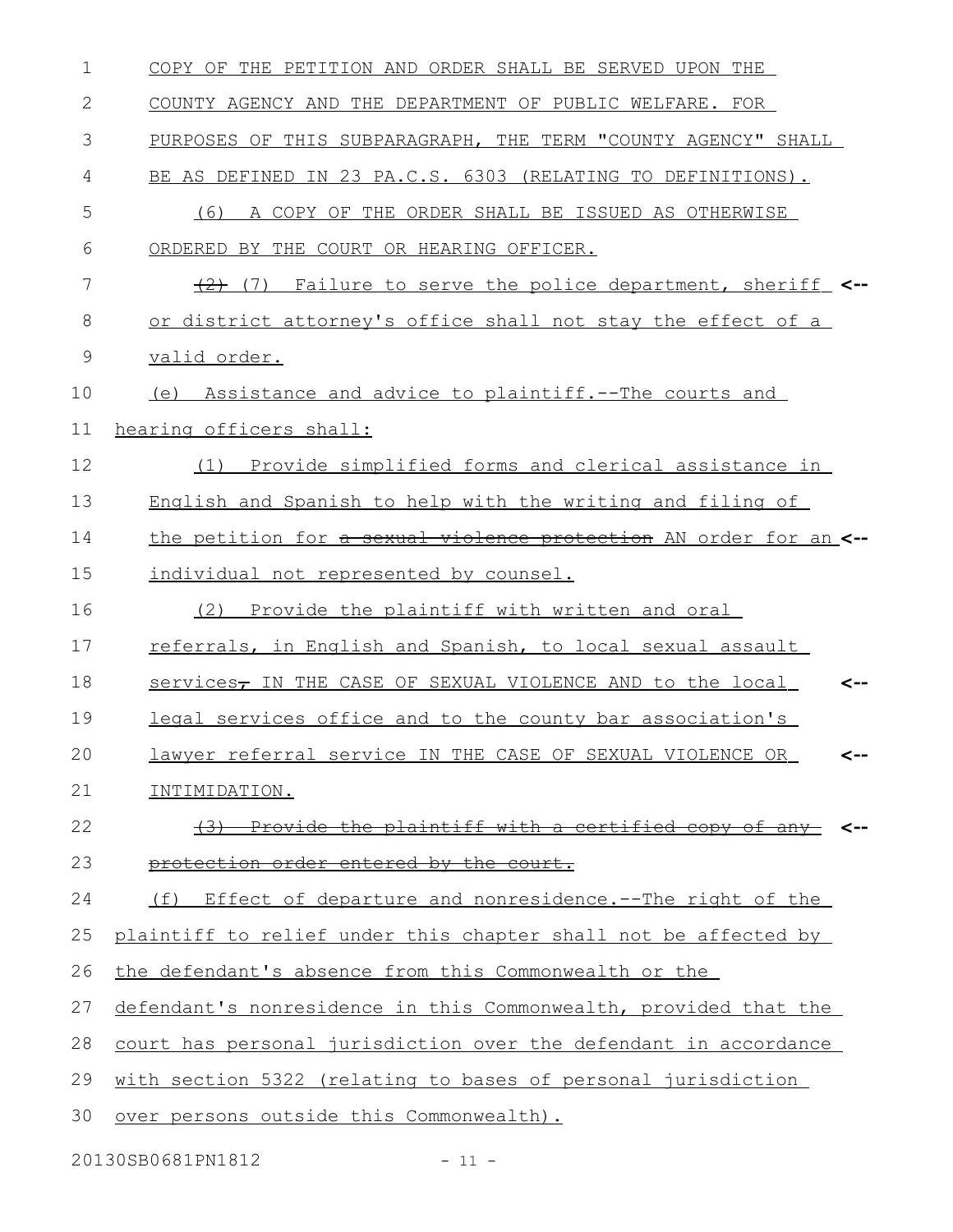§ 6206 62A06. Hearings. 1

| 2  | General rule.--Within ten business days of the filing of<br>(a)                  |
|----|----------------------------------------------------------------------------------|
| 3  | a petition under this chapter, an expedited hearing shall be                     |
| 4  | held before the court, at which the plaintiff must assert that                   |
| 5  | the plaintiff or the person on whose behalf the petition is-                     |
| 6  | brought is a victim of sexual violence committed by the                          |
| 7  | defendant and must prove the need for protection from the-                       |
| 8  | defendant by a preponderance of the evidence. The court shall,                   |
| 9  | the time the defendant is given notice of the hearing, advise                    |
| 10 | defendant of the right to be represented by counsel. A<br><del>the-</del><br><-- |
| 11 | PETITION UNDER THIS CHAPTER, A HEARING SHALL BE HELD BEFORE THE                  |
| 12 | COURT, WHERE THE PLAINTIFF MUST:                                                 |
| 13 | (1) ASSERT THAT THE PLAINTIFF OR ANOTHER INDIVIDUAL, AS                          |
| 14 | APPROPRIATE, IS A VICTIM OF SEXUAL VIOLENCE OR INTIMIDATION <--                  |
| 15 | COMMITTED BY THE DEFENDANT; AND                                                  |
| 16 | (2)<br>PROVE BY PREPONDERANCE OF THE EVIDENCE THAT THE                           |
| 17 | PLAINTIFF OR ANOTHER INDIVIDUAL, AS APPROPRIATE, IS AT A                         |
| 18 | CONTINUED RISK OF HARM FROM THE DEFENDANT.                                       |
| 19 | (A.1) RIGHT TO COUNSEL.--THE COURT SHALL, AT THE TIME THE                        |
| 20 | DEFENDANT IS GIVEN NOTICE OF THE HEARING, ADVISE THE DEFENDANT                   |
| 21 | OF THE RIGHT TO BE REPRESENTED BY COUNSEL. THE NOTICE SHALL BE                   |
| 22 | PRINTED AND DELIVERED IN A MANNER THAT EASILY ATTRACTS ATTENTION                 |
| 23 | TO ITS CONTENTS.                                                                 |
| 24 | Temporary orders.--If a petitioner seeks a temporary<br>(b)                      |
| 25 | protection order PLAINTIFF SEEKS A TEMPORARY ORDER for<br><--                    |
| 26 | protection from an immediate and present danger, the court shall                 |
|    |                                                                                  |
| 27 | conduct an ex parte proceeding. The court may enter such a<br><--                |
| 28 | temporary order as it deems necessary to protect the plaintiff                   |
| 29 | OR ANOTHER INDIVIDUAL, AS APPROPRIATE, when it finds the<br><--                  |
| 30 | plaintiff OR ANOTHER INDIVIDUAL is in immediate and present<br><--               |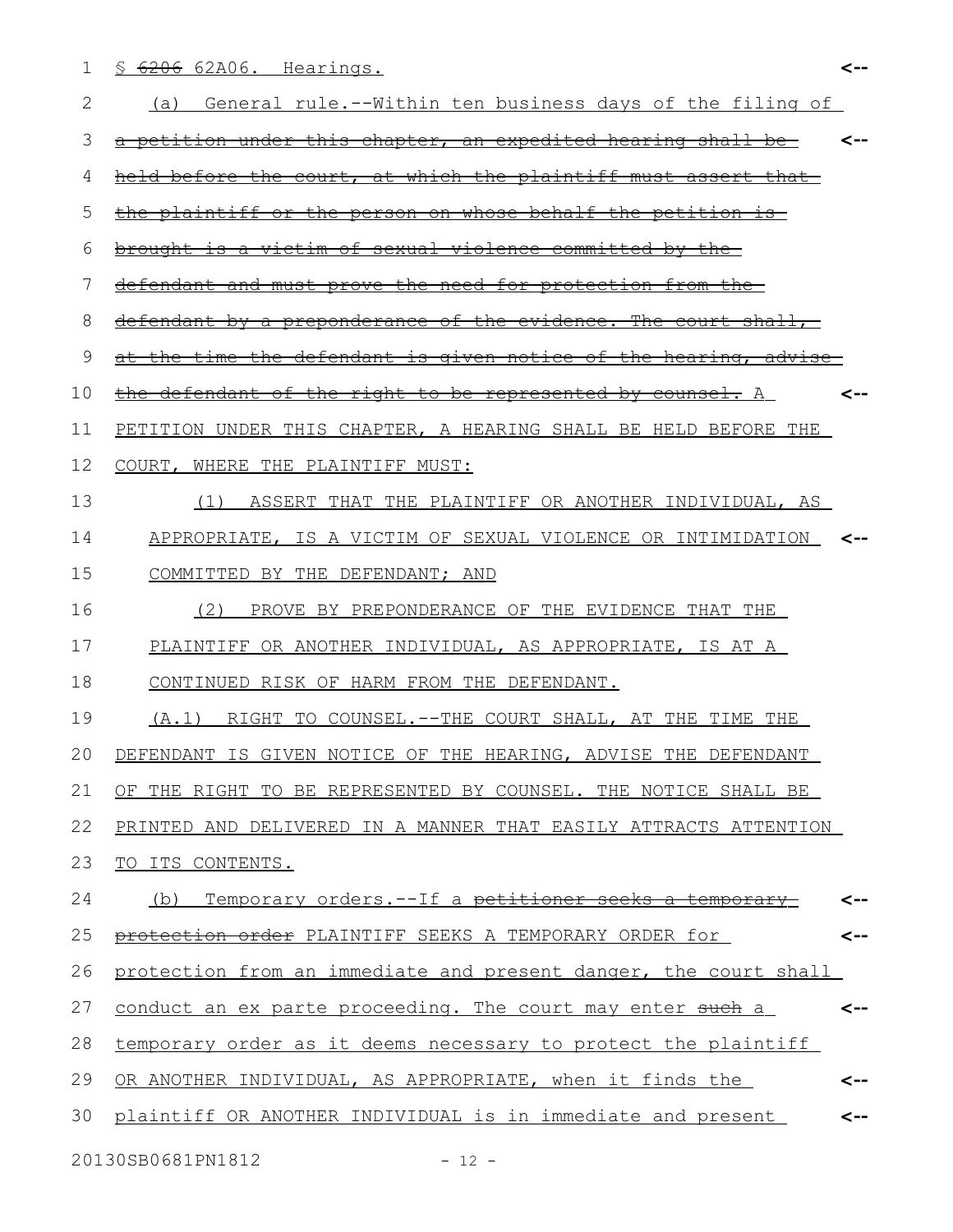| 1  | danger FROM THE DEFENDANT. The temporary order shall remain in   | <-- |
|----|------------------------------------------------------------------|-----|
| 2  | effect until modified or terminated by the court after notice    |     |
| 3  | and hearing.                                                     |     |
| 4  | Continued hearings. -- The court may grant a continuance<br>(C)  |     |
| 5  | <u>of the hearing for good cause shown by either party. If a</u> |     |
| 6  | hearing under subsection (a) is continued and no temporary       |     |
| 7  | protection order is issued, the court may make ex parte          | <-- |
| 8  | temporary orders under subsection (b), as it deems necessary.    |     |
| 9  | § 6207 62A07. Relief.                                            | <-- |
| 10 | (a) Order or consent agreement.--The court may issue a-          | <-- |
| 11 | protection AN order or approve a consent agreement to protect    | <-- |
| 12 | the plaintiff OR ANOTHER INDIVIDUAL, AS APPROPRIATE, from the    | <-- |
| 13 | defendant.                                                       |     |
| 14 | General rule.--A protection order or AN ORDER OR A<br>(b)        |     |
| 15 | consent agreement may include:                                   |     |
| 16 | Prohibiting the defendant from having any contact<br>(1)         |     |
| 17 | with the plaintiff VICTIM, including, but not limited to,        | --> |
| 18 | restraining the defendant from entering the plaintiff's          |     |
| 19 | VICTIM'S residence, place of employment, business or school.     | <-- |
| 20 | This may include prohibiting indirect contact through third      |     |
| 21 | parties and also prohibiting direct or indirect contact with     |     |
| 22 | other designated persons.                                        |     |
| 23 | (2) Granting any other appropriate relief sought by the          |     |
| 24 | plaintiff.                                                       |     |
| 25 | (c) Duration and amendment of order or agreement.--A             |     |
| 26 | protection order or an approved consent agreement shall be for a |     |
| 27 | fixed period of time not to exceed 36 months. The court may      |     |
| 28 | amend its order or agreement at any time upon subsequent         |     |
| 29 | petition filed by either party.                                  |     |
| 30 | (d) Extension of protection orders.--                            |     |

20130SB0681PN1812 - 13 -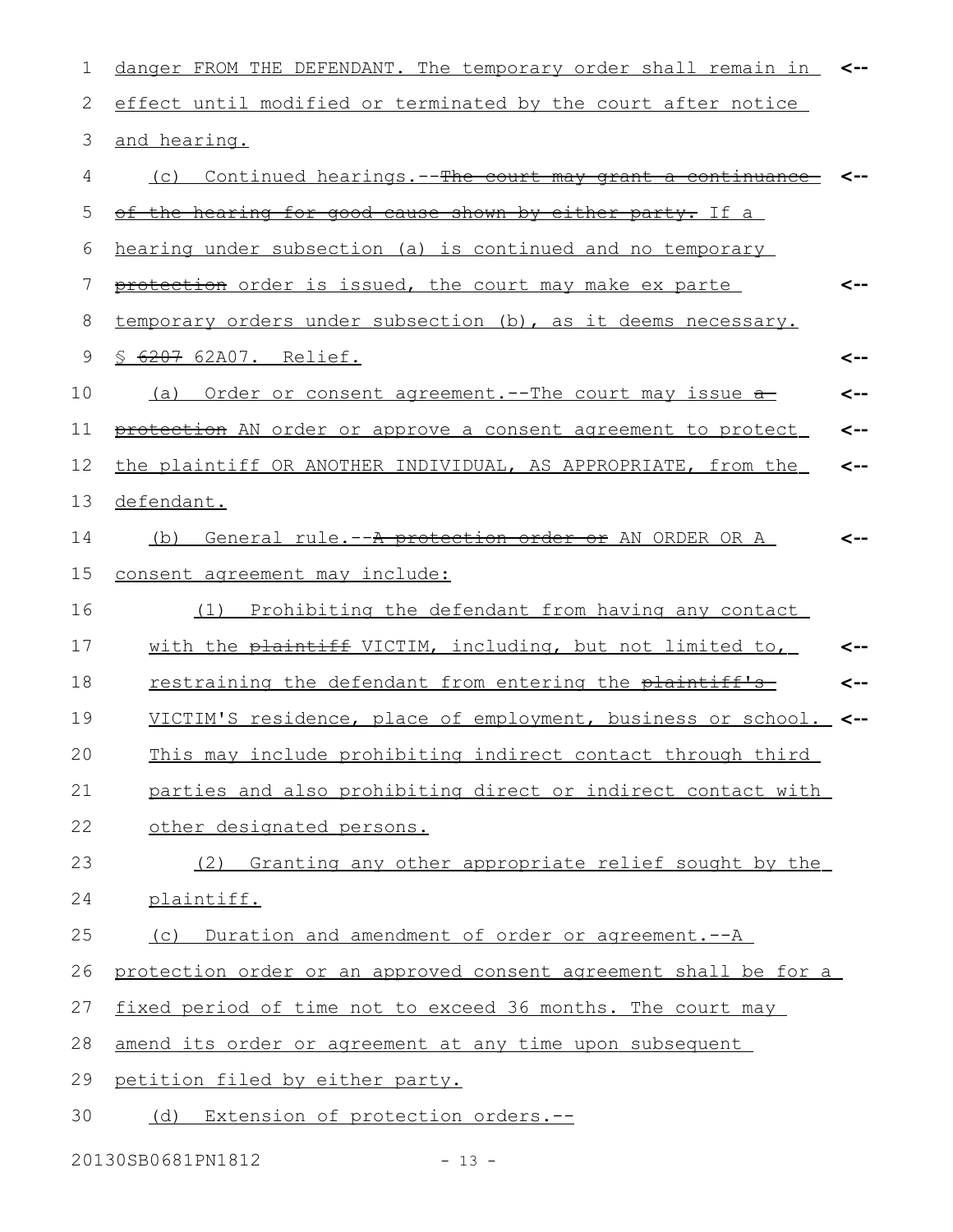(1) An extension of a protection AN order may be

**<--**

granted: (i) Where the court  $f$ inds, after a duly filed petition, notice to the defendant and a hearing, in accordance with the procedures set forth in sections 6205 **<--** 62A05 (relating to commencement of proceedings) and 6206 **<--** 62A06 (relating to hearings), that the protection FINDS THAT THE EXTENSION is necessary because the defendant engaged in one or more acts or FINDS some other circumstances that, in the discretion of the court, demonstrate a continued risk of harm to the plaintiff VICTIM. (ii) When a contempt petition or charge has been filed with the court or, in a county of the first class, a hearing officer, but the hearing has not occurred before the expiration of the protection order, the order shall be extended, at a minimum, until the disposition of the contempt petition. (2) Service of an extended <del>protection</del> order shall be made in accordance with sections 6205(d) 62A05(D) and 6208- 62A08 (relating to service of orders). (3) There shall be no limitation SECTION 62A05(D) on the **<-** number of extensions that may be granted. (3) THERE SHALL BE NO LIMITATION ON THE NUMBER OF EXTENSIONS THAT MAY BE GRANTED. (e) Notice.--Notice shall be given to the defendant stating that violations of the protection order will subject the defendant to arrest under section 6212 62A12 (relating to arrest **<-** for violation of order) or contempt of court under section 6214 **<--** 62A14 (relating to contempt for violation of order). **<-- <-- <-- <-- <-- <-- <-- <-- <-- <--** 2 3 4 5 6 7 8 9 10 11 12 13 14 15 16 17 18 19 20 21 22 23 24 25 26 27 28 29 30

1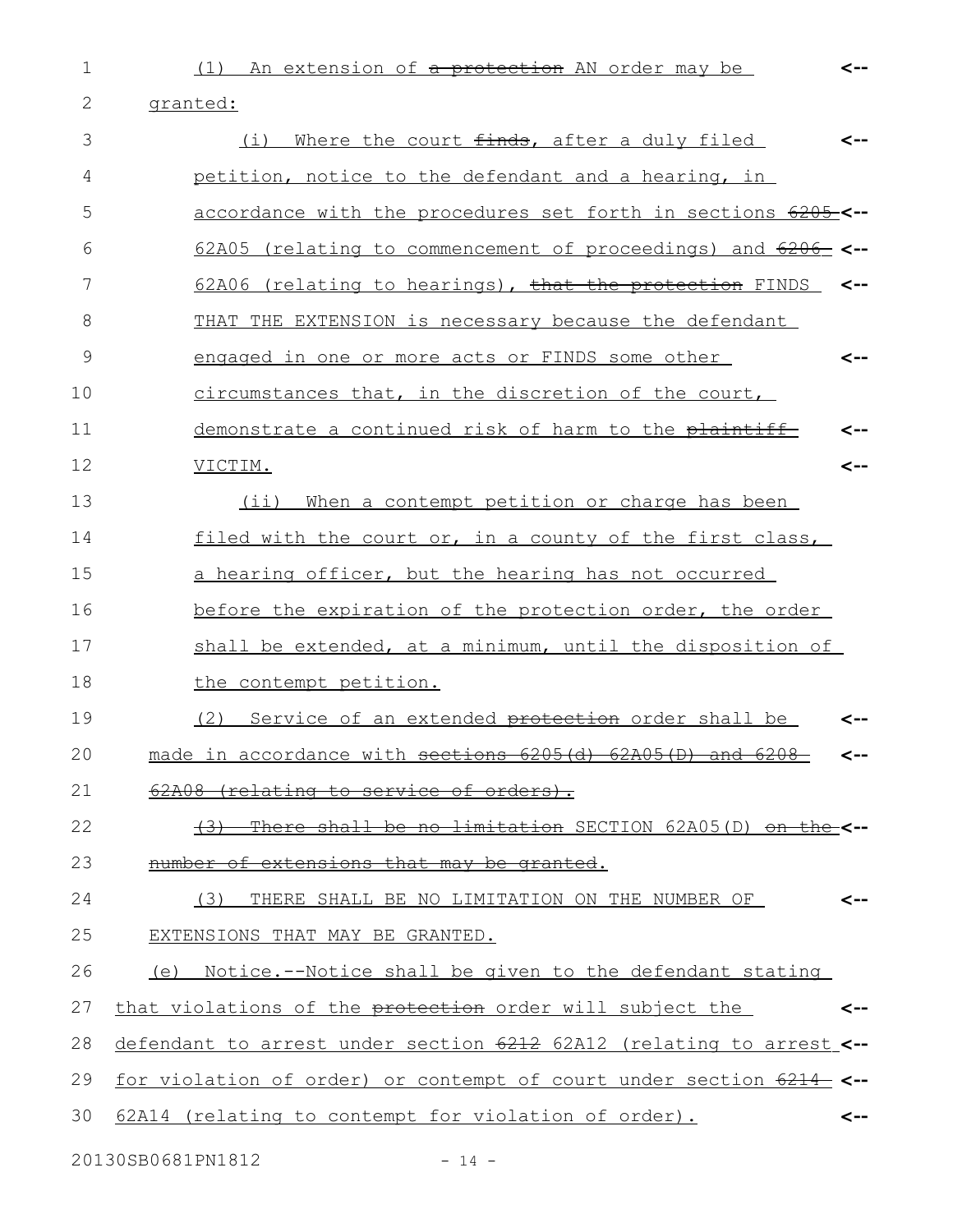| 1  | Incarceration.--When the defendant is or was<br>(f)                  |     |
|----|----------------------------------------------------------------------|-----|
| 2  | incarcerated and will be released from custody in the next 90        |     |
| 3  | days or has been released from custody within the past 90 days,      |     |
| 4  | a plaintiff does not need to show that the defendant engaged in      |     |
| 5  | one or more acts that indicate A continued risk of harm to the <--   |     |
| 6  | plaintiff VICTIM in order to obtain an extension or a subsequent <-- |     |
| 7  | protection order under this act CHAPTER.                             | <-- |
| 8  | (G)<br>IDENTIFYING INFORMATION.--ANY ORDER ISSUED UNDER THIS         |     |
| 9  | CHAPTER SHALL, WHEN FURNISHED BY EITHER PARTY, SPECIFY THE           |     |
| 10 | SOCIAL SECURITY NUMBER AND DATE OF BIRTH OF THE DEFENDANT.           |     |
| 11 | 6208. Service of orders.                                             |     |
| 12 | A copy of a protection order shall be issued to the                  |     |
| 13 | plaintiff, the defendant, the sheriff and the police department      |     |
| 14 | with appropriate jurisdiction to enforce the order in accordance     |     |
| 15 | with the provisions of this chapter or as ordered by the court       |     |
| 16 | or hearing officer.                                                  |     |
| 17 | $$62A08.$ (RESERVED).                                                |     |
| 18 | <u>S 6209 62A09. Emergency relief by minor judiciary.</u>            |     |
| 19 | (a)<br>General rule.--When:                                          |     |
| 20 | (1) in counties with fewer than four judges, the court               |     |
| 21 | is unavailable:                                                      |     |
| 22 | (i) from the close of business at the end of each                    |     |
| 23 | day to the resumption of business the next morning;                  |     |
| 24 | (ii) from the end of the business week to the                        |     |
| 25 | beginning of the business week; and                                  |     |
| 26 | (iii) during the business day by reason of duties                    |     |
| 27 | outside the county, illness or vacation;                             |     |
| 28 | (2) in counties with at least four judges, the court is              |     |
| 29 | unavailable:                                                         |     |
| 30 | (i) from the close of business at the end of each                    |     |
|    |                                                                      |     |

20130SB0681PN1812 - 15 -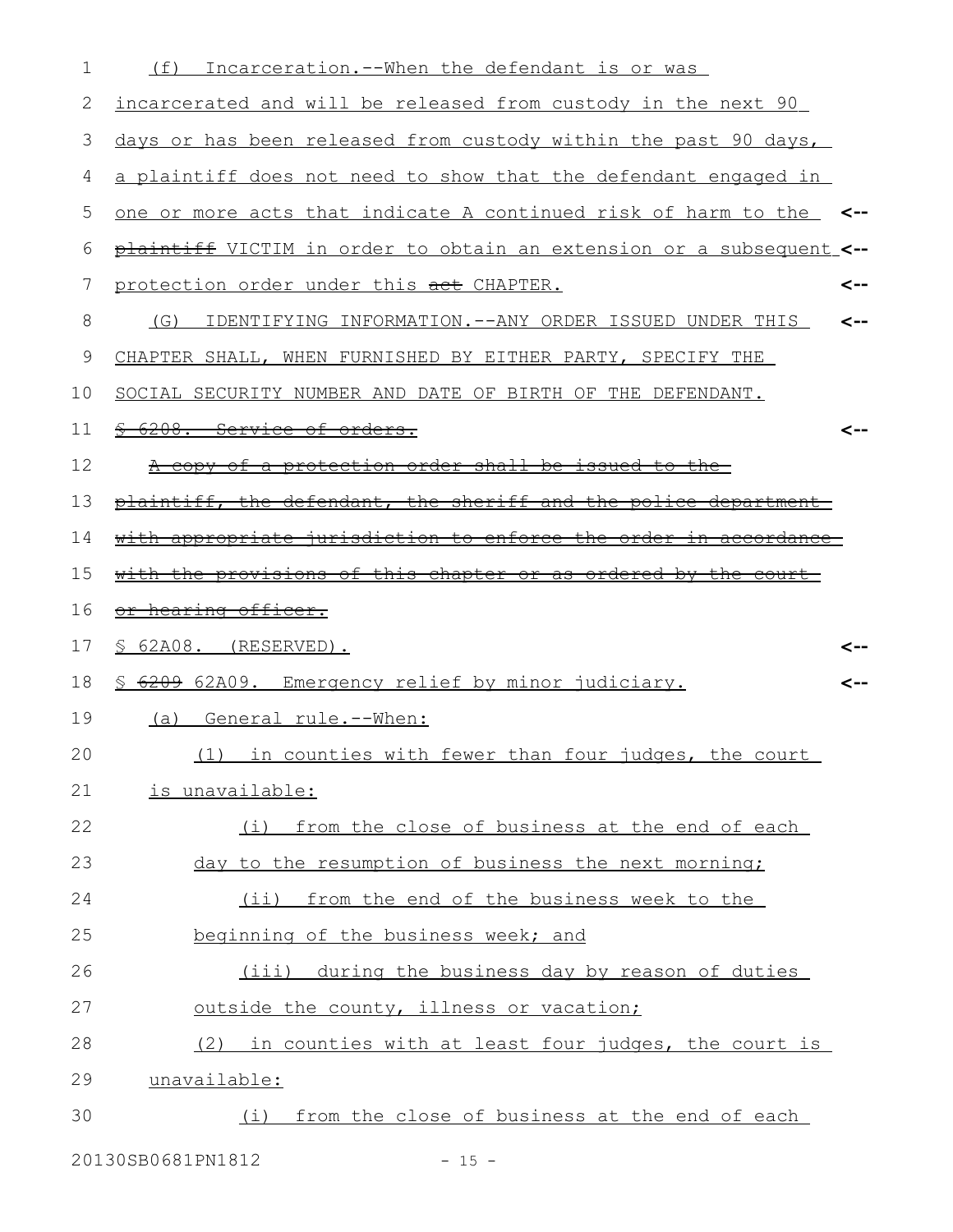| $\mathbf 1$ | day to the resumption of business the next morning; and               |
|-------------|-----------------------------------------------------------------------|
| 2           | from the end of the business week to the<br>$(i$ i)                   |
| 3           | beginning of the business week;                                       |
| 4           | a petition may be filed before a hearing officer who may grant        |
| 5           | relief in accordance with section 6207 62A07 (relating to<br><--      |
| 6           | relief) if the hearing officer deems it necessary to protect the      |
| 7           | plaintiff VICTIM upon good cause shown in an ex parte<br><--          |
| 8           | proceeding. Immediate and present danger to the plaintiff POSED <--   |
| $\mathsf 9$ | BY THE DEFENDANT TO THE VICTIM shall constitute good cause for        |
| 10          | the purposes of this subsection.                                      |
| 11          | Expiration of order. -- A protection AN order issued under <--<br>(b) |
| 12          | subsection (a) shall expire at the end of the next business day       |
| 13          | the court deems itself available. The court shall schedule            |
| 14          | hearings on orders entered by hearing officers under subsection       |
| 15          | (a) and shall review and continue in effect protection orders         |
| 16          | that are necessary to protect the plaintiff OR ANOTHER<br><--         |
| 17          | INDIVIDUAL, AS APPROPRIATE, until the hearing, at which time the      |
| 18          | plaintiff may seek a temporary protection order from the court. <--   |
| 19          | Certification of order to court. -- An emergency<br>(C)               |
| 20          | protection order issued under this section and any documentation <--  |
| 21          | in support thereof shall be immediately certified to the court.       |
| 22          | The certification to the court shall have the effect of               |
| 23          | commencing proceedings under section 6205 62A05 (relating to<br><--   |
| 24          | commencement of proceedings) and invoking the other provisions        |
| 25          | of this chapter. If it is not already alleged in a petition for       |
| 26          | an emergency order, the plaintiff shall file a verified               |
| 27          | statement setting forth the reasons for the need for protection       |
| 28          | at least five days prior to the hearing. Service of the verified      |
| 29          | statement shall be made subject to section 6205(d) 62A05(D).          |
| 30          | Instructions regarding the commencement of<br>(d)                     |
|             |                                                                       |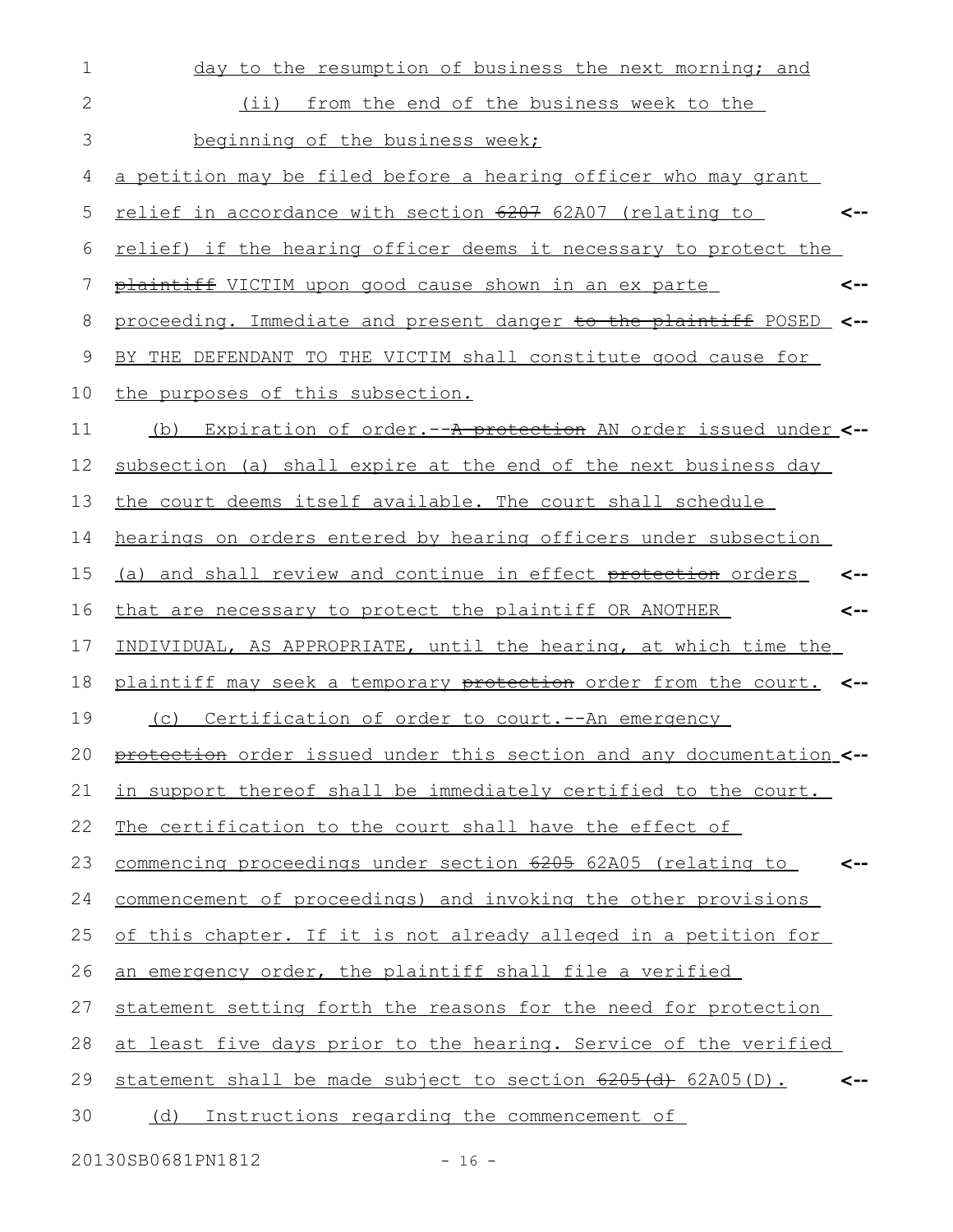| 1  | proceedings.--Upon issuance of an emergency protection order,        | <-- |
|----|----------------------------------------------------------------------|-----|
| 2  | the hearing officer shall provide the plaintiff instructions         |     |
| 3  | <u>regarding the commencement of proceedings in the court at the</u> |     |
| 4  | beginning of the next business day and regarding the procedures      |     |
| 5  | for initiating a contempt charge should the defendant violate        |     |
| 6  | the emergency protection order. The hearing officer shall also       |     |
| 7  | advise the plaintiff of the existence of rape crisis centers in      |     |
| 8  | the county or in nearby counties IN THE CASE OF SEXUAL VIOLENCE_ <-- |     |
| 9  | and inform the plaintiff of the availability of legal assistance     |     |
| 10 | without cost if the plaintiff is unable to pay for them IN THE       |     |
| 11 | CASE OF SEXUAL VIOLENCE OR INTIMIDATION.                             |     |
| 12 | <u>Master of emergency relief.--The president judge of a</u><br>(e)  |     |
| 13 | court of common pleas of a judicial district may, with the           |     |
| 14 | approval of the Administrative Office of Pennsylvania Courts,        |     |
| 15 | provide for the selection and appointment of a master for            |     |
| 16 | emergency relief on a full-time or part-time basis. The number       |     |
| 17 | of masters for emergency relief shall be fixed by the president      |     |
| 18 | judge with the approval of the Administrative Office of              |     |
| 19 | Pennsylvania Courts. The compensation of a master for emergency      |     |
|    | 20 relief shall be fixed and paid by the county.                     |     |
| 21 | S 6210 62A10. Sexual assault counselor.                              | <-- |
| 22 | A sexual assault counselor may accompany and provide                 |     |
| 23 | assistance to a plaintiff in any legal proceeding or hearing         |     |
| 24 | under this chapter WHICH RELATES TO SEXUAL VIOLENCE.                 |     |
| 25 | § 6211 62A11. Disclosure of addresses.                               |     |
| 26 | General rule.--During the course of a proceeding under<br>(a)        |     |
| 27 | this chapter, the court or hearing officer may consider whether      |     |
| 28 | the plaintiff OR VICTIM, AS APPROPRIATE, is endangered by            | <-- |
| 29 | disclosure of the permanent or temporary address of the              |     |
| 30 | plaintiff OR VICTIM. The court shall consider the wishes of the <--  |     |
|    | 20130SB0681PN1812<br>$-17 -$                                         |     |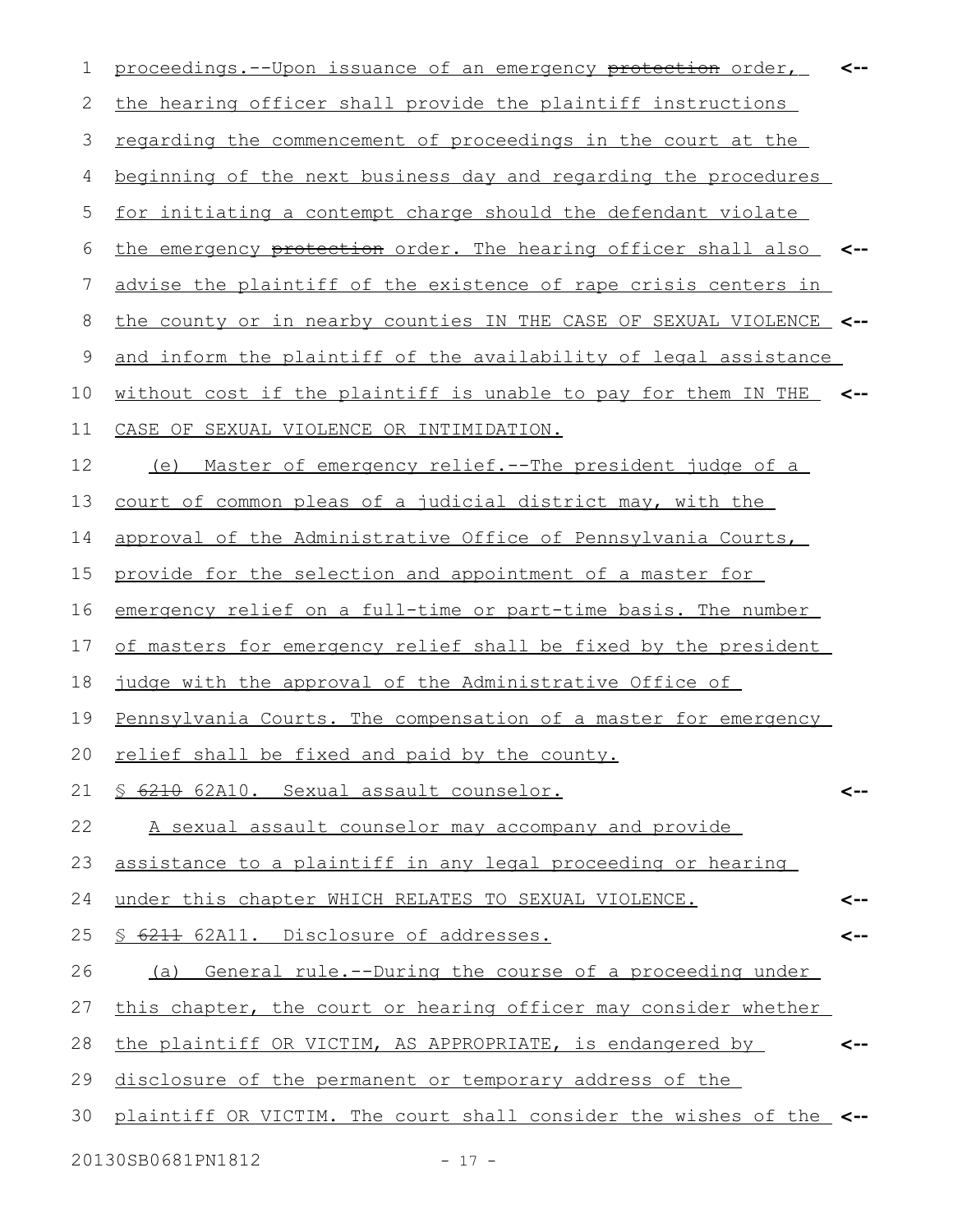| 1  | plaintiff regarding the disclosure of the address. Neither in        |     |
|----|----------------------------------------------------------------------|-----|
| 2  | the pleadings nor during proceedings or hearings under this          |     |
| 3  | chapter shall the court or hearing officer require disclosure of     |     |
| 4  | the address of a rape crisis center or the plaintiff OR VICTIM,      |     |
| 5  | AS APPROPRIATE.                                                      |     |
| 6  | Order.--Where the court concludes that the defendant<br>(b)          |     |
| 7  | poses a threat of continued danger to the plaintiff POSES A          |     |
| 8  | CONTINUED RISK OF HARM TO THE VICTIM and where the plaintiff         |     |
| 9  | requests that the address, telephone number and information          |     |
| 10 | about the plaintiff's VICTIM'S whereabouts not be disclosed, the <-- |     |
| 11 | court shall enter an order directing that law enforcement            |     |
| 12 | agencies, human service agencies and school districts shall not      |     |
| 13 | disclose the presence of the plaintiff VICTIM in the                 | <-- |
| 14 | jurisdiction or district or furnish any address, telephone           |     |
| 15 | number or any other demographic information about the plaintiff <--  |     |
| 16 | VICTIM except by further order of the court.                         | <-- |
| 17 | 6212 62A12. Arrest for violation of order.                           | <-- |
| 18 | General rule.--An arrest for a violation of a protection-<--<br>(a)  |     |
| 19 | order or court approved consent agreement AN ORDER issued under      |     |
|    | 20 this chapter may be without warrant upon probable cause, whether  |     |
| 21 | or not the violation is committed in the presence of the police      |     |
| 22 | officer or sheriff, in circumstances where the defendant has         |     |
| 23 | violated a provision of a protection AN order consistent with        |     |
| 24 | section 6207 62A07 (relating to relief). The police officer or       | <-- |
| 25 | sheriff may verify the existence of a protection AN order by         | <-- |
| 26 | telephone, radio or other electronic communication with the          |     |
| 27 | appropriate police department, PENNSYLVANIA STATE POLICE             |     |
| 28 | REGISTRY or issuing authority. A police officer or sheriff shall     |     |
| 29 | arrest a defendant for violating a protection AN order by a          |     |
| 30 | <u>court within the judicial district or issued by a court in</u>    |     |
|    | 20130SB0681PN1812<br>$-18 -$                                         |     |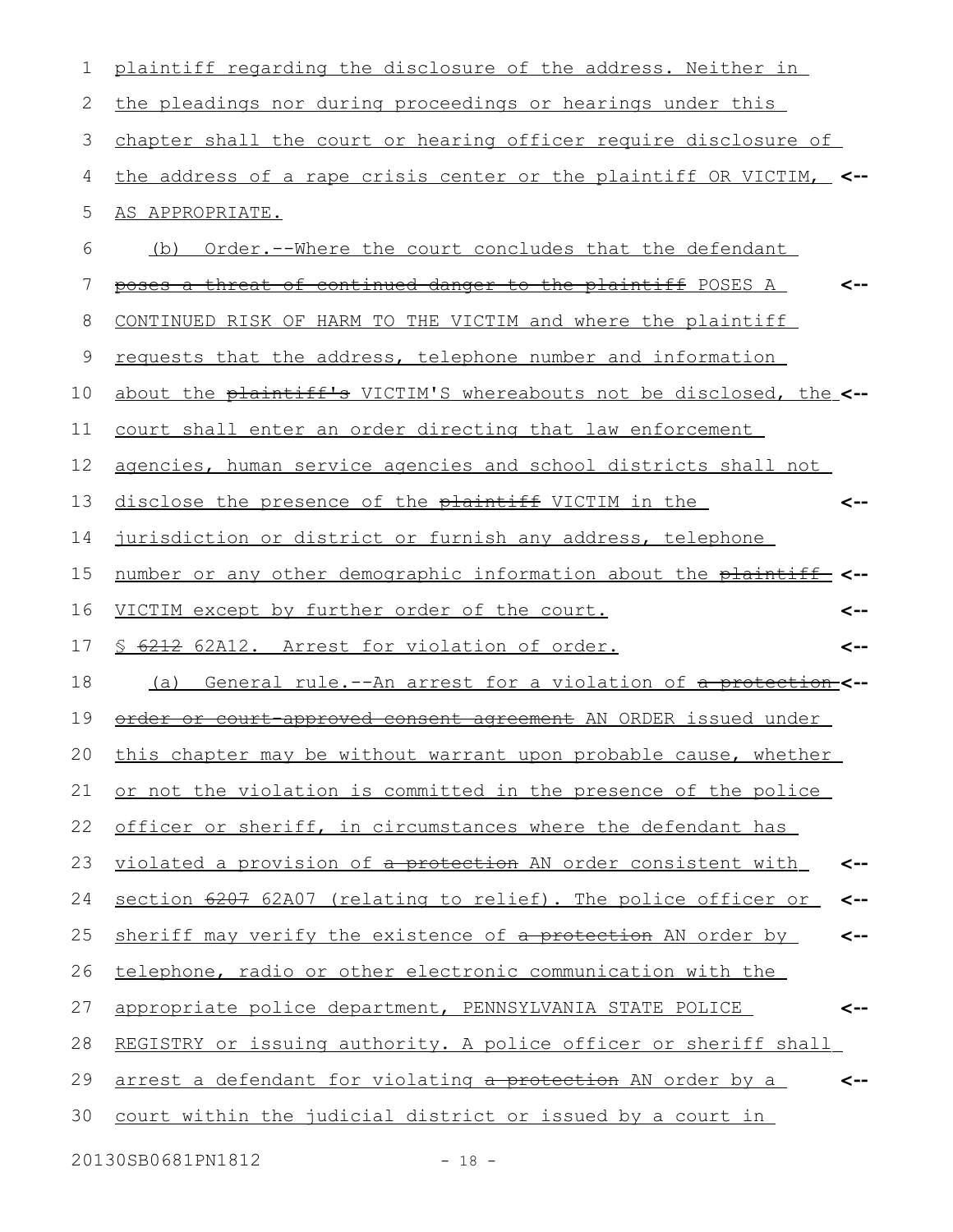| $\mathbf 1$    | another judicial district within this Commonwealth.              |  |
|----------------|------------------------------------------------------------------|--|
| $\mathbf{2}$   | (b) Procedure following arrest.--                                |  |
| 3              | Subsequent to an arrest, the defendant shall be<br>(1)           |  |
| 4              | taken by the police officer or sheriff without unnecessary       |  |
| 5              | delay before the court in the judicial district where the        |  |
| 6              | contempt is alleged to have occurred.                            |  |
| 7              | (2)<br>When that court is unavailable, the police officer        |  |
| 8              | or sheriff shall convey the defendant to a magisterial           |  |
| $\overline{9}$ | district judge designated as appropriate by local rules of       |  |
| 10             | court or, in counties of the first class, to the appropriate     |  |
| 11             | hearing officer.                                                 |  |
| 12             | (c) Preliminary arraignment.--The defendant shall be             |  |
| 13             | afforded a preliminary arraignment without unnecessary delay.    |  |
| 14             | (d) Other emergency powers unaffected.--This section shall       |  |
| 15             | not be construed to in any way limit any of the other powers for |  |
| 16             | emergency relief provided under this chapter.                    |  |
| 17             | (e) Hearing.--An expedited A hearing shall be scheduled          |  |
| 18             | within ten business days of the filing of the charge or          |  |
| 19             | complaint of indirect criminal contempt. The hearing and any     |  |
|                | 20 adjudication shall not preclude a hearing on other criminal   |  |
| 21             | charges underlying the contempt, nor shall a hearing or          |  |
| 22             | adjudication on other criminal charges preclude a hearing on a   |  |
| 23             | charge of indirect criminal contempt.                            |  |
| 24             | § 6213 62A13. Private criminal complaints for violation of       |  |
| 25             | order OR AGREEMENT.                                              |  |
| 26             | General rule.--A plaintiff may file a private criminal<br>(a)    |  |
| 27             | complaint against a defendant, alleging indirect criminal        |  |
| 28             | contempt for a violation of any provision of a protection AN     |  |
| 29             | order or court-approved consent agreement issued under this      |  |
| 30             | chapter, with the court, the office of the district attorney or  |  |
|                | 20130SB0681PN1812<br>$-19 -$                                     |  |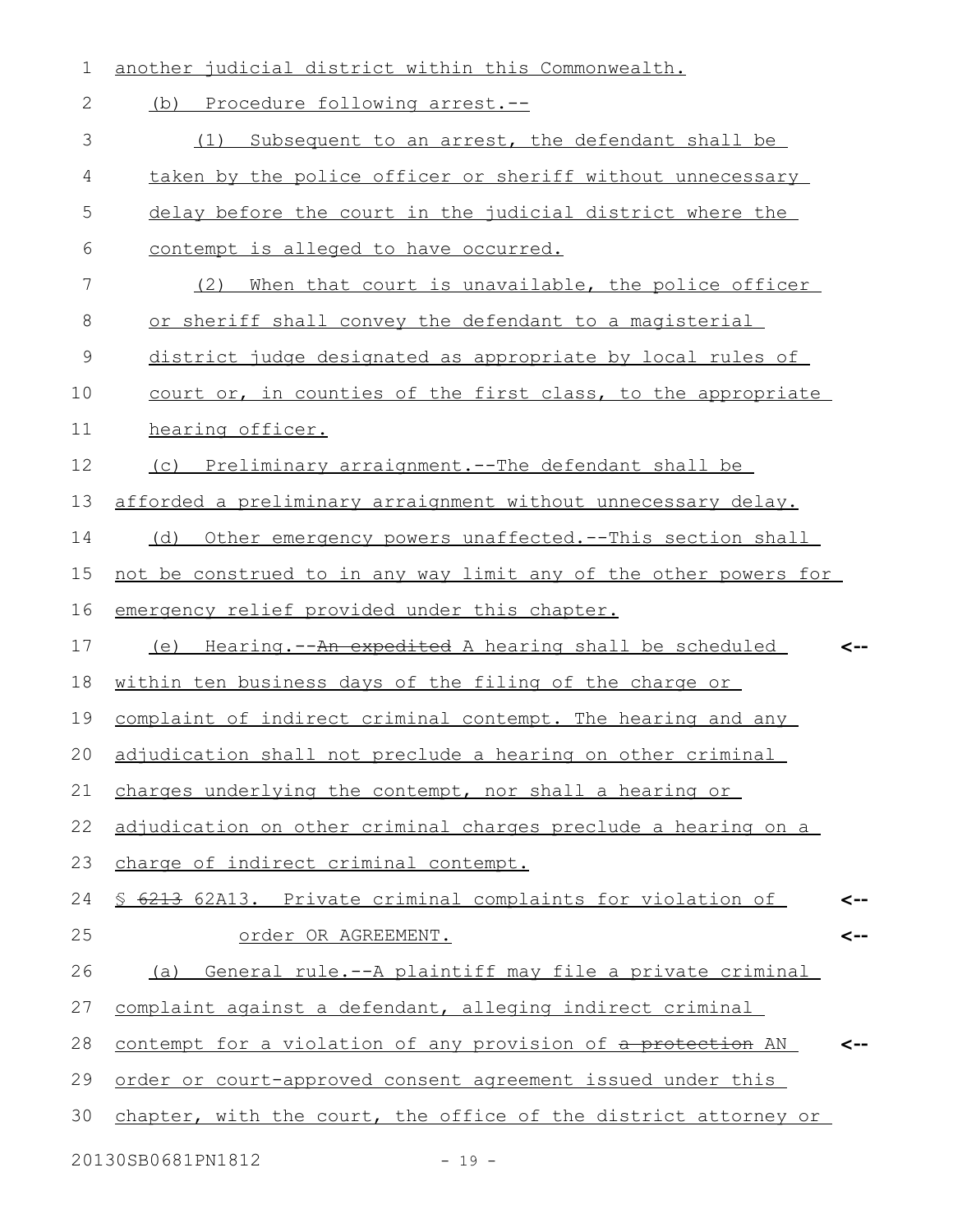| 1  | the magisterial district judge in the jurisdiction or county    |     |
|----|-----------------------------------------------------------------|-----|
| 2  | where the violation occurred, EXCEPT THAT IN A COUNTY OF THE    |     |
| 3  | FIRST CLASS, A COMPLAINT MAY ONLY BE FILED WITH THE FAMILY      |     |
| 4  | DIVISION OF THE COURT OF COMMON PLEAS OR THE OFFICE OF DISTRICT |     |
| 5  | ATTORNEY.                                                       |     |
| 6  | Procedure service.--<br>(b)                                     |     |
| 7  | Procedure for filing and service of a private<br>(1)            |     |
| 8  | criminal complaint shall be provided as set forth by local      |     |
| 9  | rule.                                                           |     |
| 10 | Nothing in this subsection is intended to expand or<br>(2)      |     |
| 11 | diminish the court's authority to enter an order pursuant to    |     |
| 12 | Pa.R.C.P. No. 1023.1 (relating to scope. signing of-            | <-- |
| 13 | documents. representations to the court. violation SCOPE.       | <-- |
| 14 | SIGNING OF DOCUMENTS. REPRESENTATIONS TO THE COURT.             |     |
| 15 | VIOLATION).                                                     |     |
| 16 | (c) Fees and costs.--                                           |     |
| 17 | No fees or costs associated with the prosecution of<br>(1)      |     |
| 18 | the private criminal complaint shall be assigned to the         |     |
| 19 | plaintiff, including, but not limited to, filing, service,      |     |
| 20 | failure to prosecute, withdrawal or dismissal.                  |     |
| 21 | (2) (i) After a finding of indirect criminal contempt,          |     |
| 22 | fees and costs may be assigned against the defendant.           |     |
| 23 | (ii) The court shall waive fees and costs imposed               |     |
| 24 | under this chapter upon a showing of good cause or if the       |     |
| 25 | court makes a finding that the defendant is not able to         |     |
| 26 | pay the costs associated with the indirect criminal             |     |
| 27 | contempt action.                                                |     |
| 28 | (3) Nothing in this subsection shall be construed to            |     |
| 29 | expand or diminish the court's authority to enter an order      |     |
| 30 | under Pa.R.C.P. No.1023.1 (relating to Scope. Signing of        |     |
|    |                                                                 |     |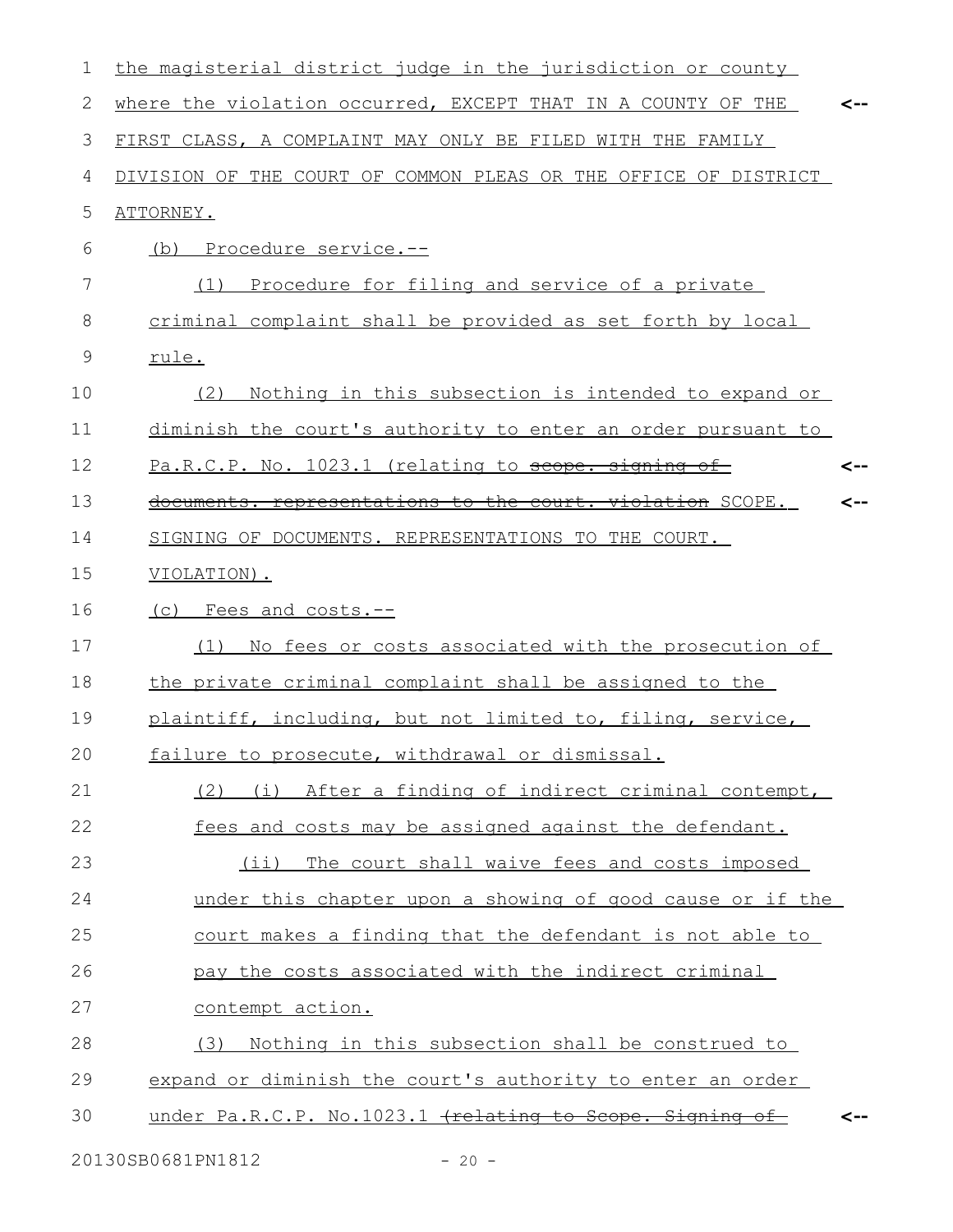| 1             | Documents. Representation to Court. Violation).                      |
|---------------|----------------------------------------------------------------------|
| 2             | 6214 62A14. Contempt for violation of order.<br>S<br><--             |
| 3             | General rule.--Where the police department, sheriff or<br>(a)        |
| 4             | the plaintiff has filed charges of indirect criminal contempt        |
| 5             | against a defendant for violation of a protection AN order or<br><-- |
| 6             | court-approved CONSENT agreement entered into under this<br><--      |
| 7             | chapter, the court may hold the defendant in indirect criminal       |
| 8             | contempt and punish the defendant in accordance with law.            |
| $\mathcal{G}$ | Jurisdiction. -- A court shall have jurisdiction over<br>(b)         |
| 10            | indirect criminal contempt charges for violation of a protection     |
| 11            | order in the county where the violation occurred AND IN THE<br>-->   |
| 12            | COUNTY WHERE THE ORDER WAS GRANTED.                                  |
| 13            | Minor defendant.--Any defendant who is a minor and who<br>(C)        |
| 14            | is charged with indirect criminal contempt for allegedly             |
| 15            | violating a protection order RELATED TO SEXUAL VIOLENCE shall be_<-- |
| 16            | considered to have committed an alleged delinguent act as that       |
| 17            | term is defined in section 6302 (relating to definitions) and        |
| 18            | shall be treated as provided in Chapter 63 (relating to juvenile     |
| 19            | matters).                                                            |
| 20            | (d) Trial and punishment.--                                          |
| 21            | Notwithstanding section 4136(a) (relating to rights<br>(1)           |
| 22            | of persons charged with certain indirect criminal contempts),        |
| 23            | the defendant shall not have the right to a jury trial on the        |
| 24            | charge of indirect criminal contempt; however, the defendant         |
| 25            | shall be entitled to counsel.                                        |
| 26            | (2) A sentence for indirect criminal contempt under this             |
| 27            | act CHAPTER may include:<br><--                                      |
| 28            | (i) A fine of not less than \$300 nor more than                      |
| 29            | \$1,000 or AND imprisonment for a period not exceeding six <--       |
| 30            | months <del>, or both</del> .<br><--                                 |

20130SB0681PN1812 - 21 -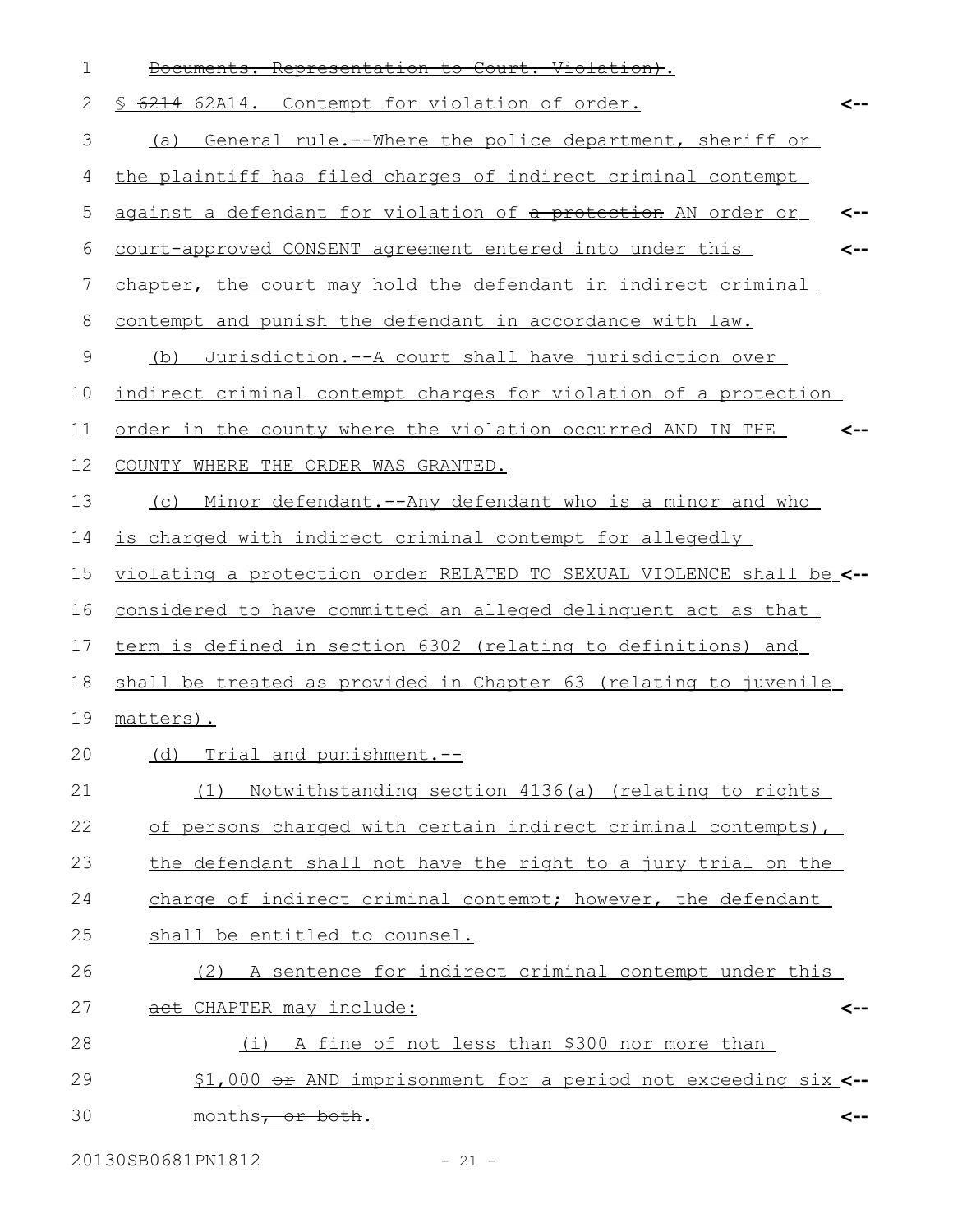| (ii) A fine of not less than \$300 nor more than             |                                                     |
|--------------------------------------------------------------|-----------------------------------------------------|
| \$1,000 or AND supervised probation for a period not         | <--                                                 |
| exceeding six months, or both.                               | <--                                                 |
| (iii) An order for any other relief provided for             |                                                     |
| under this act CHAPTER.                                      | <--                                                 |
| Upon conviction for indirect criminal contempt and<br>(3)    |                                                     |
| at the request of the plaintiff, the court shall also grant  |                                                     |
| an extension of the protection order for an additional term. |                                                     |
| (4)                                                          |                                                     |
| court shall notify the sheriff of the jurisdiction which     |                                                     |
| issued the protection order of the conviction.               |                                                     |
| (5)<br>ALL MONEYS RECEIVED UNDER THIS SECTION SHALL BE       |                                                     |
| DISTRIBUTED IN THE FOLLOWING ORDER OF PRIORITY:              |                                                     |
| ONE HUNDRED DOLLARS SHALL BE FORWARDED TO THE<br>(I)         |                                                     |
| COMMONWEALTH AND SHALL BE USED BY THE PENNSYLVANIA STATE     |                                                     |
| POLICE TO ESTABLISH AND MAINTAIN THE STATEWIDE REGISTRY      |                                                     |
| OF PROTECTION ORDERS PROVIDED FOR IN SECTION 62A04(C)        |                                                     |
| (RELATING TO RESPONSIBILITIES OF LAW ENFORCEMENT             |                                                     |
| AGENCIES).                                                   |                                                     |
| ONE HUNDRED DOLLARS SHALL BE RETAINED BY THE<br>(TI)         |                                                     |
| COUNTY AND SHALL BE USED TO CARRY OUT THE PROVISIONS OF      |                                                     |
| THIS CHAPTER AS FOLLOWS:                                     |                                                     |
| FIFTY DOLLARS SHALL BE USED BY THE SHERIFF.<br>(A)           |                                                     |
| (B)<br>FIFTY DOLLARS SHALL BE USED BY THE COURT.             |                                                     |
| ONE HUNDRED DOLLARS SHALL BE FORWARDED TO THE<br>(III)       |                                                     |
| DEPARTMENT OF PUBLIC WELFARE FOR USE FOR VICTIMS OF          |                                                     |
| SEXUAL ASSAULT IN ACCORDANCE WITH THE PROVISIONS OF          |                                                     |
| SECTION 2333 OF THE ACT OF APRIL 9, 1929 (P.L.177,           |                                                     |
| NO.175), KNOWN AS THE ADMINISTRATIVE CODE OF 1929.           |                                                     |
| (IV) ANY ADDITIONAL MONEY SHALL BE DISTRIBUTED IN            |                                                     |
|                                                              | Upon conviction for indirect criminal contempt, the |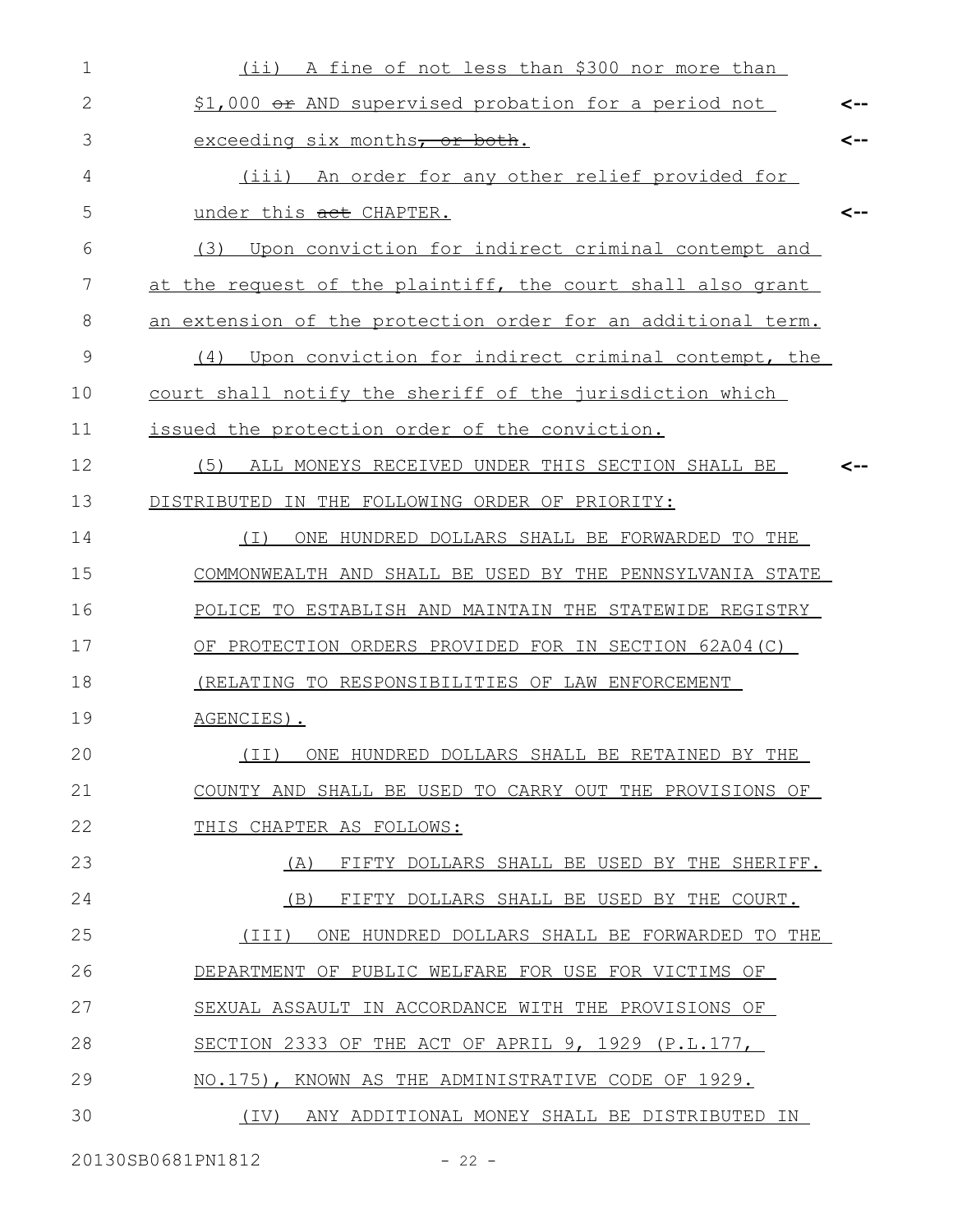| $\mathbf 1$   | THE MANNER UNDER SUBPARAGRAPH (I).                               |     |
|---------------|------------------------------------------------------------------|-----|
| $\mathbf{2}$  | (e) Notification upon release.--                                 |     |
| 3             | The appropriate releasing authority or other<br>(1)              |     |
| 4             | official as designated by local rule shall use all reasonable    |     |
| 5             | means to notify the victim sufficiently in advance of the        |     |
| 6             | release of the offender from any incarceration imposed under     |     |
| 7             | subsection (d). Notification shall be required for work          |     |
| 8             | release, furlough, medical leave, community service,             |     |
| $\mathcal{G}$ | discharge, escape and recapture. Notification shall include      |     |
| 10            | the terms and conditions imposed on any temporary release        |     |
| 11            | from custody.                                                    |     |
| 12            | The plaintiff must keep the appropriate releasing<br>(2)         |     |
| 13            | authority or other official as designated by local rule          |     |
| 14            | advised of contact information; failure to do so will            |     |
| 15            | constitute waiver of any right to notification under this        |     |
| 16            | section.                                                         |     |
| 17            | Multiple remedies. -- Disposition of a charge of indirect<br>(f) |     |
| 18            | criminal contempt shall not preclude the prosecution of other    |     |
| 19            | criminal charges associated with the incident giving rise to the |     |
|               | 20 contempt, nor shall disposition of other criminal charges     |     |
| 21            | preclude prosecution of indirect criminal contempt associated    |     |
| 22            | with the criminal conduct giving rise to the charges.            |     |
| 23            | § 6215 62A15. Civil contempt or modification for violation of    | <-- |
| 24            | order OR AGREEMENT.                                              | <-- |
| 25            | (a) General rule.--A plaintiff may file a petition for civil     |     |
| 26            | contempt with the issuing court alleging that the defendant has  |     |
| 27            | violated any provision of a protection AN order or               | <-- |
| 28            | court-approved CONSENT agreement entered into under this         | <-- |
| 29            | chapter.                                                         |     |
| 30            | (b) Civil contempt order.--Upon finding of a violation of a      |     |
|               | 20130SB0681PN1812<br>$-23 -$                                     |     |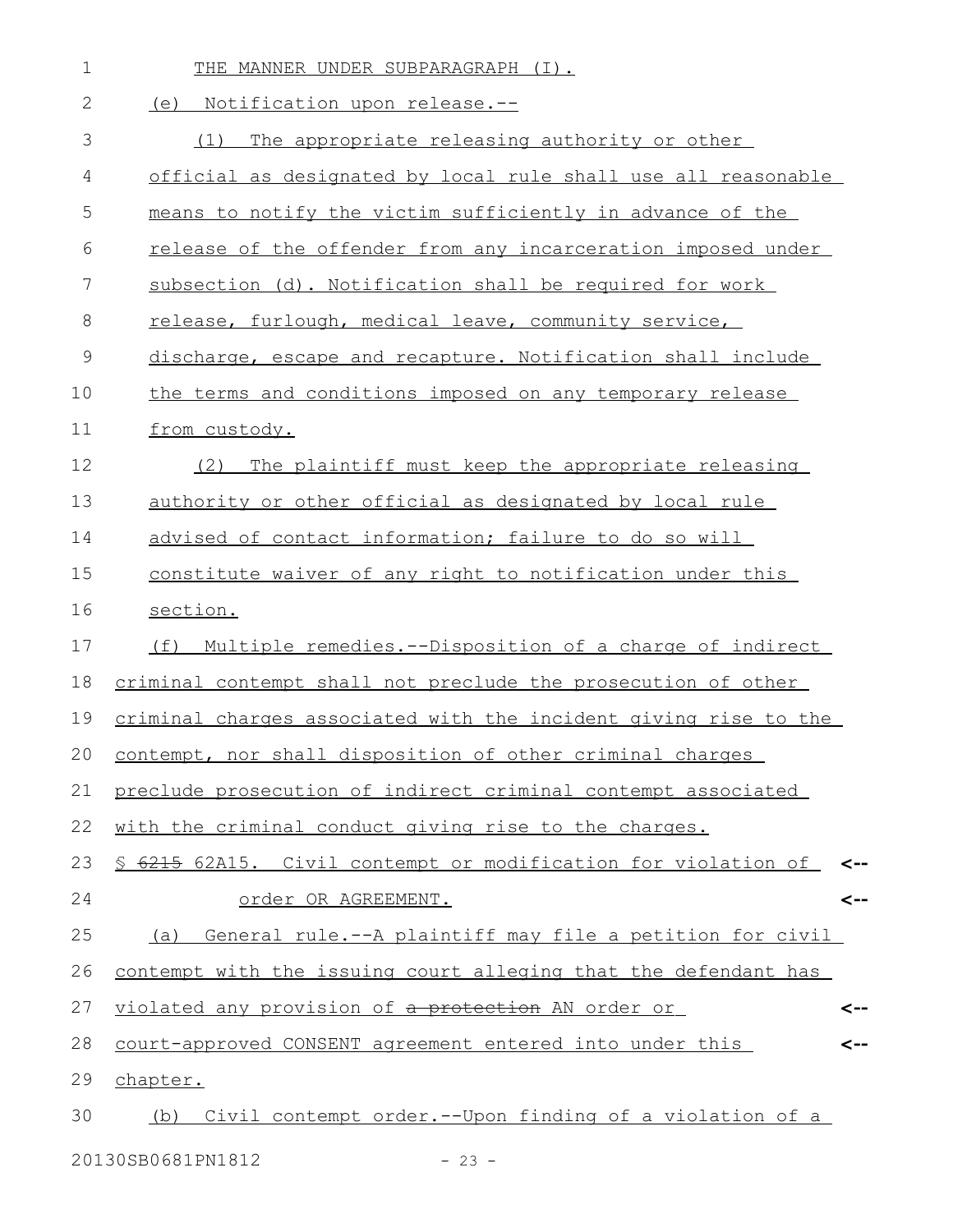| 1  | protection order OR COURT-APPROVED CONSENT AGREEMENT ISSUED          |     |
|----|----------------------------------------------------------------------|-----|
| 2  | UNDER THIS CHAPTER, the court, either pursuant to petition for       |     |
| 3  | civil contempt or on its own accord, may hold the defendant in       |     |
| 4  | civil contempt and constrain the defendant in accordance with        |     |
| 5  | $\frac{\text{law.}}{\text{law.}}$                                    |     |
| 6  | (c) Sentencing.--A sentence for civil contempt under this            |     |
| 7  | chapter may include imprisonment until the defendant complies        |     |
| 8  | with provisions of the order or COURT-APPROVED CONSENT AGREEMENT <-- |     |
| 9  | OR demonstrates the intent to do so, but in no case shall a term     |     |
| 10 | of imprisonment under this section exceed a period of six            |     |
| 11 | months.                                                              |     |
| 12 | Jury trial and counsel.--Notwithstanding section 4136(a)<br>(d)      |     |
| 13 | (relating to rights of persons charged with certain indirect         |     |
| 14 | criminal contempts), the defendant shall not have a right to a       |     |
| 15 | jury trial; however, the defendant shall be entitled to counsel.     |     |
|    |                                                                      |     |
| 16 | § 6216 62A16. Confidentiality.                                       | <-- |
| 17 | (a) Nature of privilege.--                                           |     |
| 18 | Unless a victim OF SEXUAL VIOLENCE who consults a<br>(1)             |     |
| 19 | sexual assault counselor for the purpose of securing advice,         |     |
| 20 | counseling or assistance waives the privilege in a signed            |     |
| 21 | writing prior to testimony or disclosure, a sexual assault           |     |
| 22 | counselor or a coparticipant who is present during sexual            |     |
| 23 | assault counseling or advocacy shall not be competent nor            |     |
| 24 | permitted to testify, release the records of or to otherwise         |     |
| 25 | disclose confidential communications made to or by the               |     |
| 26 | counselor by or to the victim. THE PRIVILEGE SHALL TERMINATE <--     |     |
| 27 | UPON THE DEATH OF THE VICTIM.                                        |     |
| 28 | Neither the sexual assault counselor nor the victim<br>(2)           |     |
| 29 | shall waive the privilege of confidential communications by          |     |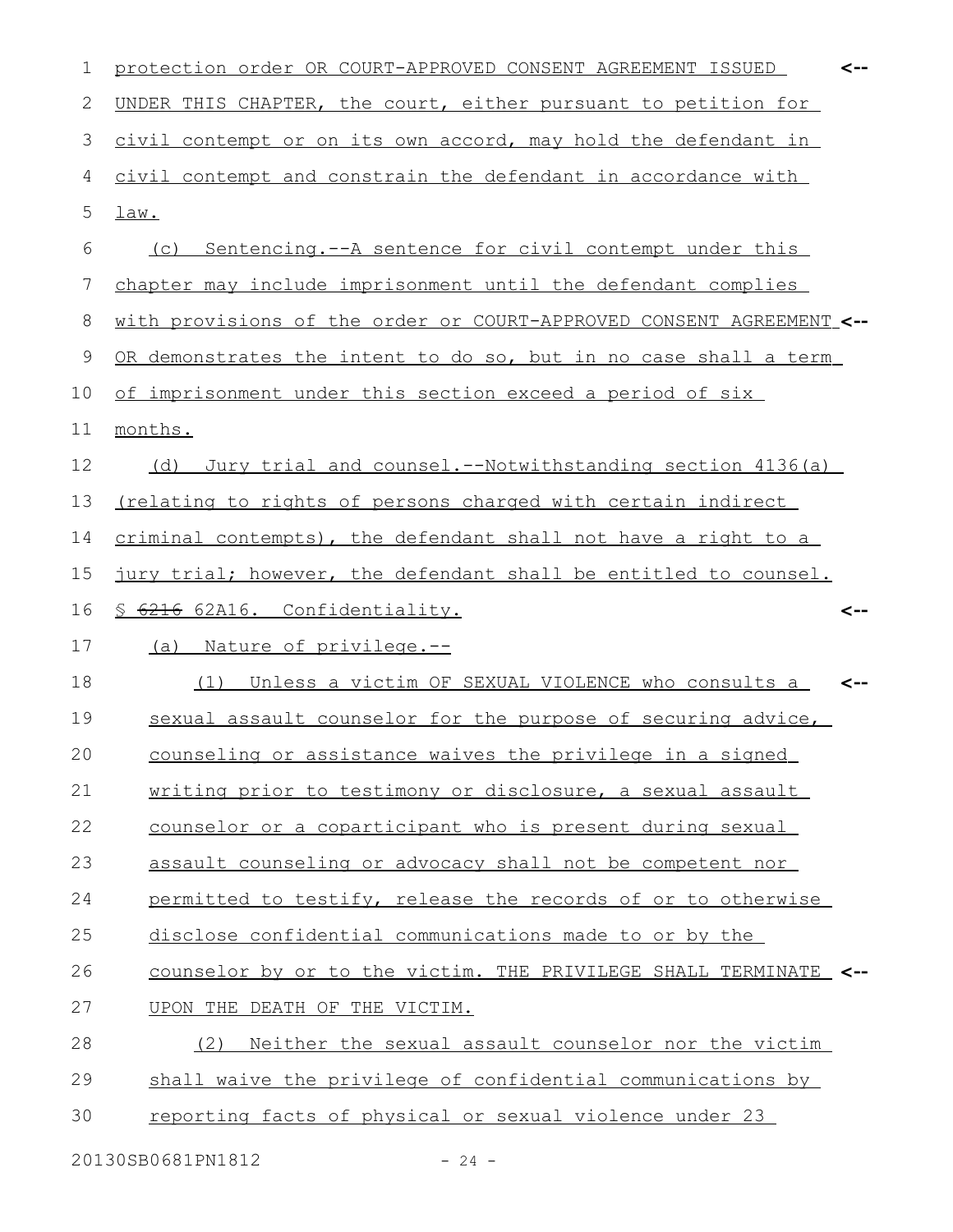| $\mathbf 1$ | Pa.C.S. Ch. 63 (relating to child protective services), a            |
|-------------|----------------------------------------------------------------------|
| 2           | Federal or State mandatory reporting statute or a local              |
| 3           | mandatory reporting ordinance.                                       |
| 4           | Scope.--The provisions of this section applicable to the<br>(b)      |
| 5           | victim OF SEXUAL VIOLENCE shall also apply to a person who seeks <-- |
| 6           | advice, counseling or assistance from a sexual assault counselor     |
| 7           | regarding the victim.                                                |
| 8           | \$ 6217 62A17. Procedure and other remedies.<br><--                  |
| 9           | GENERAL RULE. -- Unless otherwise indicated under this<br>(A)<br><-- |
| 10          | chapter, a proceeding under this chapter shall be in accordance      |
| 11          | with applicable general rules and shall be in addition to any        |
| 12          | other available civil or criminal remedies. The plaintiff and        |
| 13          | the defendant may seek modification of a protection order issued     |
| 14          | under section 6207 62A07 (relating to relief) at any time during <-- |
| 15          | the pendency of the order. Modification EXCEPT AS OTHERWISE<br><--   |
| 16          | PROVIDED IN THIS CHAPTER, MODIFICATION may be ordered after the      |
| 17          | filing of a petition for modification, service of the petition,      |
| 18          | and a hearing on the petition.                                       |
| 19          | REMEDIES FOR BAD FAITH.--NOTWITHSTANDING ANY OTHER<br>(B)            |
| 20          | PROVISION OF LAW, UPON FINDING THAT AN INDIVIDUAL COMMENCED A        |
| 21          | PROCEEDING UNDER THIS CHAPTER IN BAD FAITH, A COURT SHALL DIRECT     |
| 22          | THE INDIVIDUAL TO PAY TO THE DEFENDANT ACTUAL DAMAGES AND            |
| 23          | REASONABLE ATTORNEY FEES. FAILURE TO PROVE AN ALLEGATION OF          |
| 24          | CONTINUED RISK OF HARM BY A PREPONDERANCE OF THE EVIDENCE SHALL      |
| 25          | NOT, BY ITSELF, RESULT IN A FINDING OF BAD FAITH.                    |
| 26          | S 6218 62A18. Applicability.<br><--                                  |
| 27          | The provisions of the following acts relating to victims who         |
| 28          | are protected by an order issued under 23 Pa.C.S. Ch. 61             |
| 29          | (RELATING TO PROTECTION FROM ABUSE) shall apply also to victims      |
| 30          | who are protected by an order issued under this chapter:             |
|             |                                                                      |

20130SB0681PN1812 - 25 -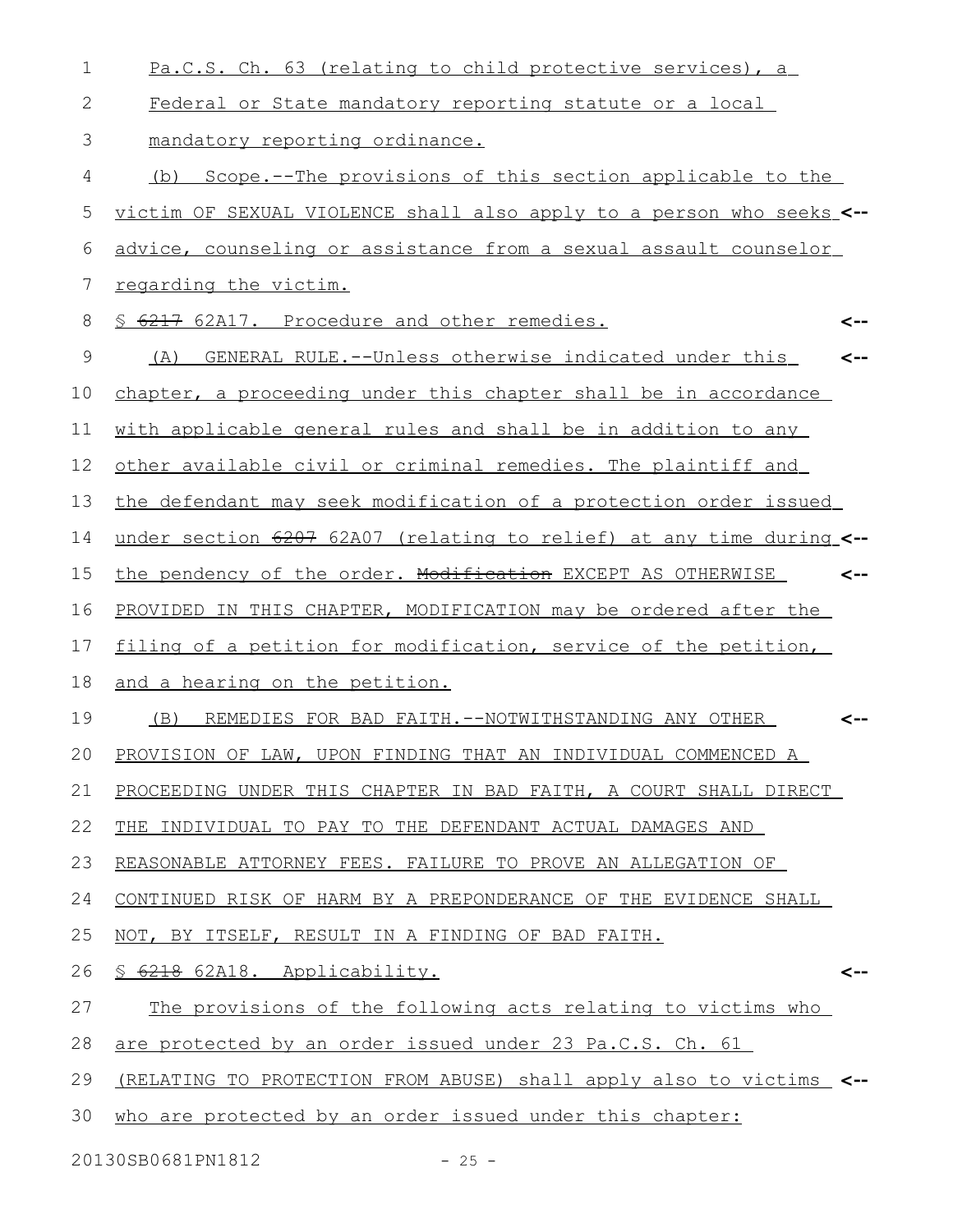| $\mathbf 1$  | The act of November 24, 1998 (P.L.882, No.111),<br>(1)          |
|--------------|-----------------------------------------------------------------|
| $\mathbf{2}$ | known as the Crime Victims Act.                                 |
| 3            | (2) 23 Pa.C.S. Ch. 67 (relating to domestic and sexual          |
| 4            | violence victim address confidentiality).                       |
| 5            | S 62A19. INABILITY TO PAY.<br><--                               |
| 6            | ORDER FOR INSTALLMENT PAYMENTS. -- UPON PLEA AND PROOF<br>(A)   |
| 7            | THAT A PERSON IS WITHOUT THE FINANCIAL MEANS TO PAY A FINE, A   |
| 8            | FEE OR A COST, A COURT MAY ORDER PAYMENT OF MONEY OWED IN       |
| 9            | INSTALLMENTS APPROPRIATE TO THE CIRCUMSTANCES OF THE PERSON AND |
| 10           | SHALL FIX THE AMOUNTS, TIMES AND MANNER OF PAYMENT.             |
| 11           | (B)<br>ELECTRONIC PAYMENT. -- THE TREASURER OF EACH COUNTY MAY  |
| 12           | ALLOW THE USE OF CREDIT CARDS AND BANK CARDS IN THE PAYMENT OF  |
| 13           | MONEY OWED UNDER THIS CHAPTER.                                  |
| 14           | § 62A20. CONSTRUCTION.                                          |
| 15           | NOTHING IN THIS CHAPTER SHALL BE CONSTRUED TO PRECLUDE AN       |
| 16           | ACTION FOR WRONGFUL USE OF CIVIL PROCESS IN ACCORDANCE WITH     |
| 17           | SUBCHAPTER E OF CHAPTER 83 (RELATING TO WRONGFUL USE OF CIVIL   |
| 18           | PROCEEDINGS) OR CRIMINAL PROSECUTION FOR A VIOLATION OF 18      |
| 19           | PA.C.S. CH. 49 (RELATING TO FALSIFICATION AND INTIMIDATION).    |
|              | 20 Section 2. The definition of "delinquent act" in section     |
| 21           | 6302 of Title 42 is amended to read:                            |
| 22           | § 6302. Definitions.                                            |
| 23           | The following words and phrases when used in this chapter       |
| 24           | shall have, unless the context clearly indicates otherwise, the |
| 25           | meanings given to them in this section:                         |
| 26           | $\star$ $\star$ $\star$                                         |
| 27           | "Delinquent act."                                               |
| 28           | The term means an act designated a crime under the<br>(1)       |
| 29           | law of this Commonwealth, or of another state if the act        |
| 30           | occurred in that state, or under Federal law, or under local    |
|              |                                                                 |

20130SB0681PN1812 - 26 -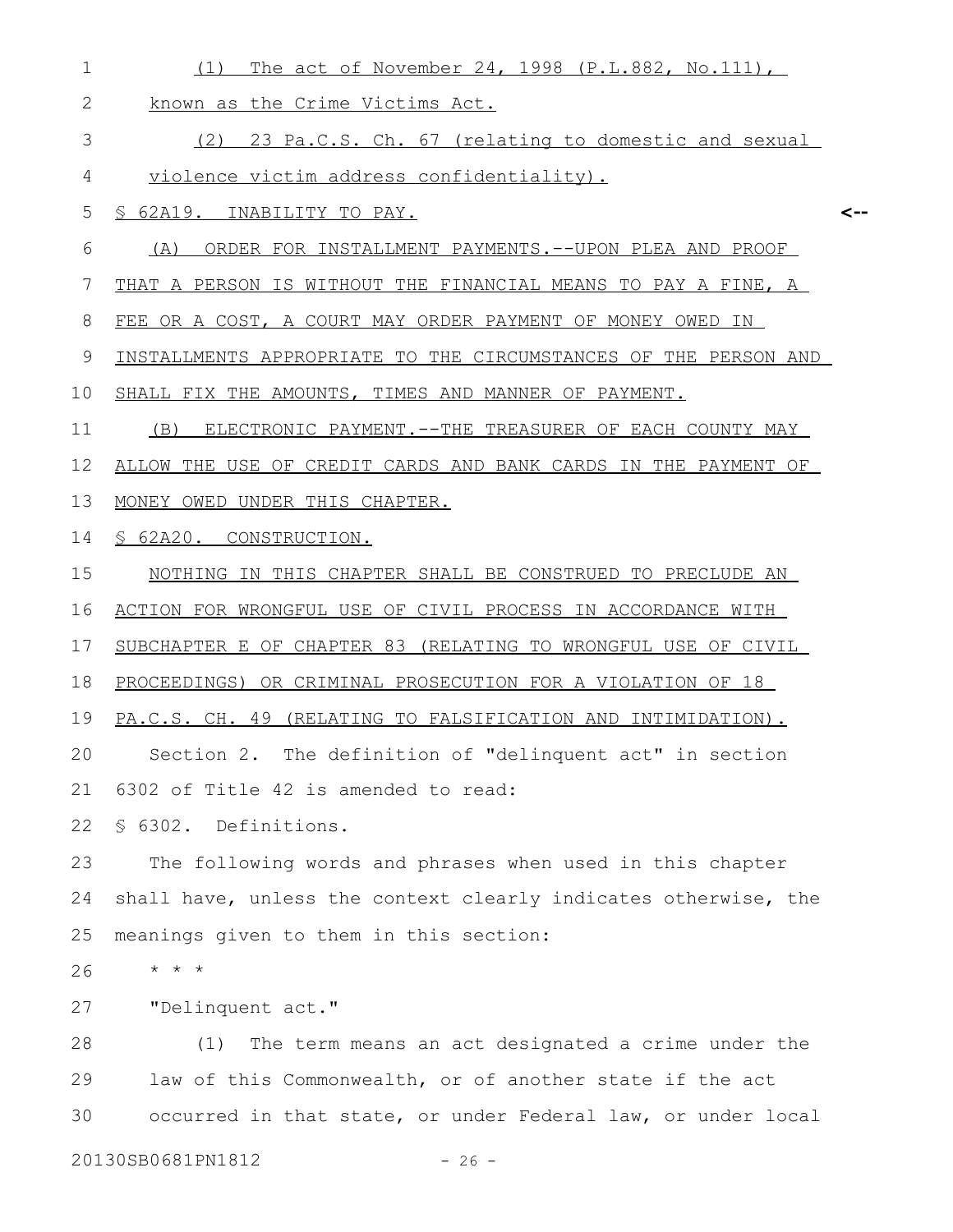ordinances or an act which constitutes indirect criminal contempt under Ch. 62 62A (relating to sexual violence victim **<-** protection) (RELATING TO PROTECTION OF VICTIMS OF SEXUAL VIOLENCE OR INTIMIDATION) WITH RESPECT TO SEXUAL VIOLENCE or 23 Pa.C.S. Ch. 61 (relating to protection from abuse). (2) The term shall not include: (i) The crime of murder. (ii) Any of the following prohibited conduct where the child was 15 years of age or older at the time of the alleged conduct and a deadly weapon as defined in 18 Pa.C.S. § 2301 (relating to definitions) was used during the commission of the offense which, if committed by an adult, would be classified as: (A) Rape as defined in 18 Pa.C.S. § 3121 (relating to rape). (B) Involuntary deviate sexual intercourse as defined in 18 Pa.C.S. § 3123 (relating to involuntary deviate sexual intercourse). (C) Aggravated assault as defined in 18 Pa.C.S. § 2702(a)(1) or (2) (relating to aggravated assault). (D) Robbery as defined in 18 Pa.C.S. § 3701(a) (1)(i), (ii) or (iii) (relating to robbery). (E) Robbery of motor vehicle as defined in 18 Pa.C.S. § 3702 (relating to robbery of motor vehicle). (F) Aggravated indecent assault as defined in 18 Pa.C.S. § 3125 (relating to aggravated indecent assault). (G) Kidnapping as defined in 18 Pa.C.S. § 2901 (relating to kidnapping). 20130SB0681PN1812 - 27 -**<--** 1 2 3 4 5 6 7 8 9 10 11 12 13 14 15 16 17 18 19 20 21 22 23 24 25 26 27 28 29 30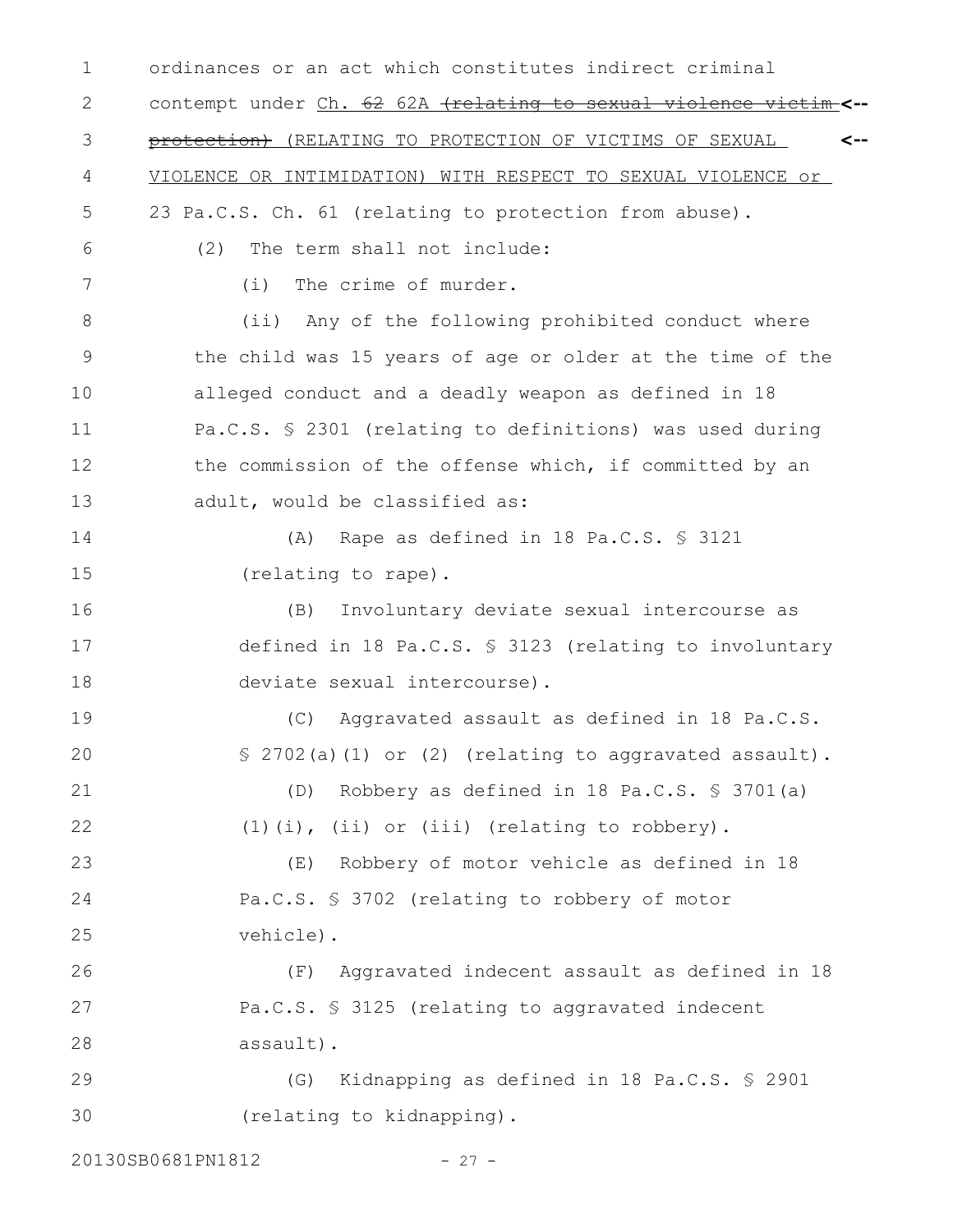1

(H) Voluntary manslaughter.

(I) An attempt, conspiracy or solicitation to commit murder or any of these crimes as provided in 18 Pa.C.S. §§ 901 (relating to criminal attempt), 902 (relating to criminal solicitation) and 903 (relating to criminal conspiracy). (iii) Any of the following prohibited conduct where the child was 15 years of age or older at the time of the alleged conduct and has been previously adjudicated delinquent of any of the following prohibited conduct which, if committed by an adult, would be classified as: (A) Rape as defined in 18 Pa.C.S. § 3121. (B) Involuntary deviate sexual intercourse as defined in 18 Pa.C.S. § 3123. (C) Robbery as defined in 18 Pa.C.S. § 3701(a) (1)(i), (ii) or (iii). (D) Robbery of motor vehicle as defined in 18 Pa.C.S. § 3702. (E) Aggravated indecent assault as defined in 18 Pa.C.S. § 3125. (F) Kidnapping as defined in 18 Pa.C.S. § 2901. (G) Voluntary manslaughter. (H) An attempt, conspiracy or solicitation to commit murder or any of these crimes as provided in 18 Pa.C.S. §§ 901, 902 and 903. (iv) Summary offenses, unless the child fails to comply with a lawful sentence imposed thereunder, in which event notice of such fact shall be certified to the court. (v) A crime committed by a child who has been found 2 3 4 5 6 7 8 9 10 11 12 13 14 15 16 17 18 19 20 21 22 23 24 25 26 27 28 29 30